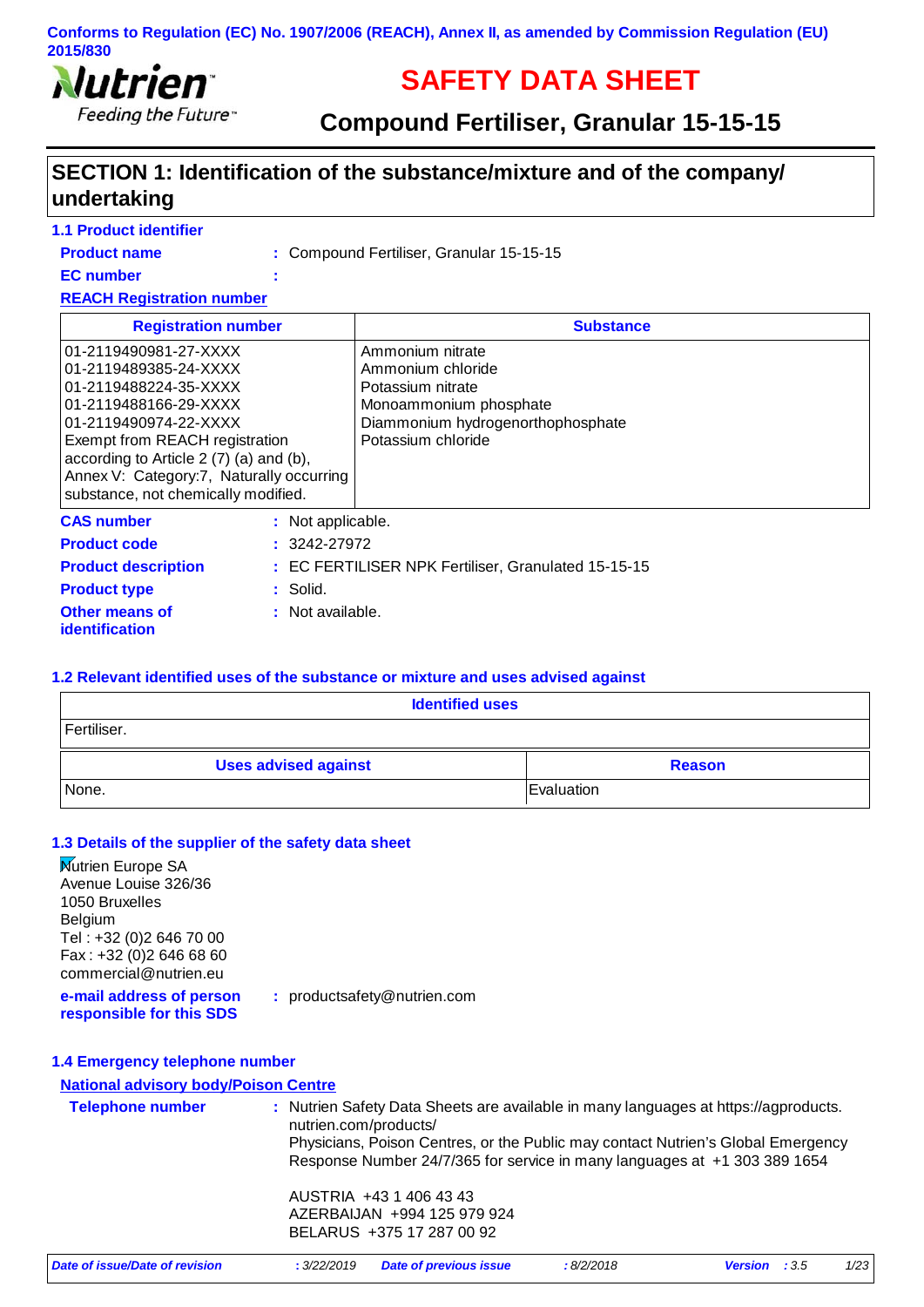*Compound Fertiliser, Granular 15-15-15*

# **SECTION 1: Identification of the substance/mixture and of the company/ undertaking**

| BELGIUM +32 70 245 245                                                   |
|--------------------------------------------------------------------------|
| BULGARIA +359 2 9154 378; +359 887 435 325                               |
| CROATIA +358 1 2348 342                                                  |
| CZECH REPUBLIC +420 22 49 192 93                                         |
| DENMARK +45 82 12 12 12                                                  |
| ESTONIA 16662; +372 62 69 379                                            |
| FINLAND +358 9 471977                                                    |
| <b>FRANCE</b>                                                            |
| Angers +33 (0) 2 41 48 21 21                                             |
| Bordeaux +33 (0) 5 56 96 40 80                                           |
| Lille 0800 59 59 59 (national callers)                                   |
| Lyon +33 (0) 4 72 11 69 11                                               |
| Marseille +33 (0)4 91 75 25 25                                           |
| Nancy +33 (0) 3 83 22 50 50                                              |
| Paris +33 (0) 1 40 05 48 48                                              |
| Rennes +33 (0) 2 99 59 22 22                                             |
| Strasbourg +33 (0)3 88 37 37 37                                          |
| Toulouse +33 (0) 5 61 77 74 47                                           |
| GEORGIA +995 99 53 33 20                                                 |
| <b>GERMANY</b>                                                           |
| Berlin +49 30 192 40                                                     |
| Bonn +49 228 192 40                                                      |
| Erfurt +49 361 730 730                                                   |
| Freiburg +49 761 192 40                                                  |
| Goettingen +49 551 192 40                                                |
| Homburg (Saar) +49 6841 192 40                                           |
| Mainz +49 6131 192 40                                                    |
| Munich +49 89 192 40                                                     |
| GREECE +30 21 07 79 37 77                                                |
| HUNGARY +36 80 20 11 99                                                  |
| ICELAND +354 543 22 22                                                   |
| IRELAND +353 1 837 9964 (medical professionals) +353 1 809 2166 (public) |
| ISRAEL +972 4 854 19 00                                                  |
| <b>ITALY</b>                                                             |
| Bergamo +39 800 883 300                                                  |
| Firenze +39 55 794 7819                                                  |
| Foggia +39 881 732 326                                                   |
| Genoa +39 10 563 62 45                                                   |
| Milan +39 02 6610 1029                                                   |
| Padova +39 49 827 50 78                                                  |
| Pavia +39 38 224 444                                                     |
| Rome +39 06 305 43 43                                                    |
| Turin +39 011 663 7637                                                   |
| KAZAKHSTAN +7 3272 925 868                                               |
| LITHUANIA +370 5 236 20 52; +370 687 533 78                              |
| NETHERLANDS +31 30 274 88 88                                             |
| NORWAY +47 22 59 13 00                                                   |
| <b>POLAND</b>                                                            |
| Gdansk +48 58 682 04 04                                                  |
| Krakow +48 12 411 99 99                                                  |
| Lòdz +48 42 63 14 724                                                    |
| Sosnowiec +48 32 266 11 45                                               |
| Warszawa +48 22 619 66 54                                                |
| Wroclaw +48 71 343 30 08                                                 |
| PORTUGAL 808 250 143 (national callers)                                  |
| ROMANIA +402 212 106 282                                                 |
| <b>RUSSIAN FEDERATION</b><br>Ekaterinburg +7 343 229 98 57               |
| Moscow +7 495 628 1687                                                   |
| Saint-Petersburg +7 921 757 3228                                         |
|                                                                          |
| SERBIA +381 11 3608 440                                                  |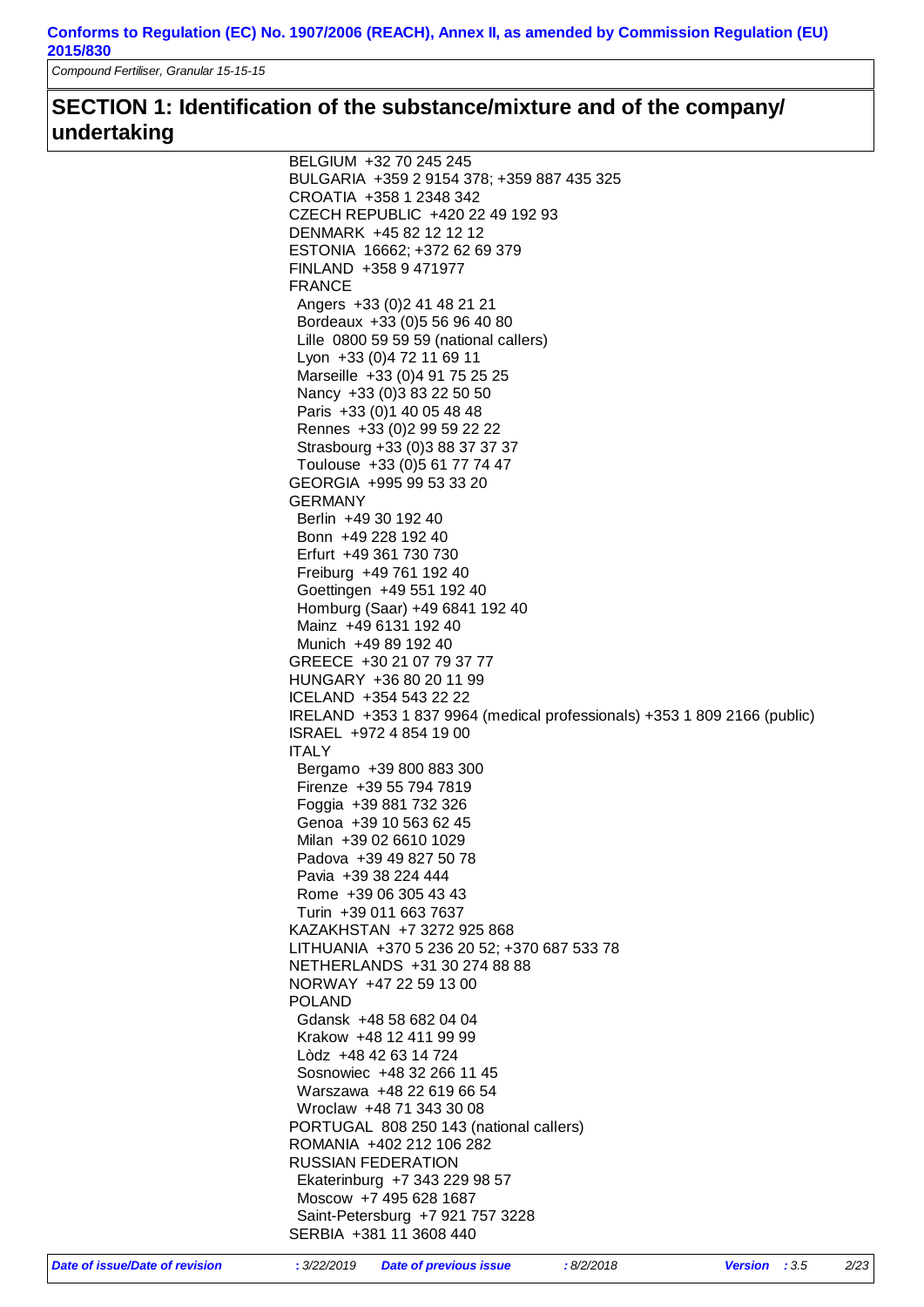*Compound Fertiliser, Granular 15-15-15*

# **SECTION 1: Identification of the substance/mixture and of the company/ undertaking**

|                           | SLOVAKIA +421 2 5477 4166                              |
|---------------------------|--------------------------------------------------------|
|                           | SLOVENIA +386 41 635 500                               |
|                           | SPAIN +34 91 562 0420                                  |
|                           | SWEDEN 112 (national callers); +46 (0)10 456 6700      |
|                           | SWITZERLAND +41 44 251 51 51 (in Switzerland dial 145) |
|                           | THE FORMER YUGOSLAVIA +38 923 147 635                  |
|                           | TURKEY +90 0312 433 70 01 or 0 800 314 7900            |
|                           | UNITED KINGDOM                                         |
|                           | Belfast 844 892 0111                                   |
|                           | Birmingham 844 892 0111                                |
|                           | Edinburgh 844 892 0111                                 |
|                           | Newcastle Upon Tyne +44 191 2606182; +44 191 2606180   |
|                           | Penarth 844 892 0111                                   |
| <b>Supplier</b>           |                                                        |
| <b>Telephone number</b>   | : Mutrien Europe SA                                    |
|                           | <b>EMERGENCY TELEPHONE NUMBERS:</b>                    |
|                           | Transportation: 00-1-303-389-1654                      |
|                           | Medical: 00-1-303-389-1654                             |
| <b>Hours of operation</b> | : 24/7/365                                             |
|                           |                                                        |
|                           |                                                        |

# **SECTION 2: Hazards identification**

| 2.1 Classification of the substance or mixture |                                                                            |  |  |
|------------------------------------------------|----------------------------------------------------------------------------|--|--|
| <b>Product definition</b>                      | : Multi-constituent substance                                              |  |  |
| Eye Irrit. 2, H319                             | <b>Classification according to Regulation (EC) No. 1272/2008 [CLP/GHS]</b> |  |  |

See Section 11 for more detailed information on health effects and symptoms. See Section 16 for the full text of the H statements declared above.

| 2.2 Label elements |                          |  |
|--------------------|--------------------------|--|
|                    | <b>Hazard pictograms</b> |  |



| <b>Signal word</b>                                                                                                                                              | : Warning                                                                                                                             |
|-----------------------------------------------------------------------------------------------------------------------------------------------------------------|---------------------------------------------------------------------------------------------------------------------------------------|
| <b>Hazard statements</b>                                                                                                                                        | : Causes serious eye irritation.                                                                                                      |
| <b>Precautionary statements</b>                                                                                                                                 |                                                                                                                                       |
| <b>General</b>                                                                                                                                                  | : Read label before use. Keep out of reach of children. If medical advice is needed,<br>have product container or label at hand.      |
| <b>Prevention</b>                                                                                                                                               | : Wear eye or face protection. Wash hands thoroughly after handling.                                                                  |
| <b>Response</b>                                                                                                                                                 | : IF IN EYES: Rinse cautiously with water for several minutes. Remove contact lenses,<br>if present and easy to do. Continue rinsing. |
| <b>Storage</b>                                                                                                                                                  | : Not applicable.                                                                                                                     |
| <b>Disposal</b>                                                                                                                                                 | : Not applicable.                                                                                                                     |
| <b>Supplemental label</b><br>elements                                                                                                                           | : Not applicable.                                                                                                                     |
| <b>Annex XVII - Restrictions</b><br>on the manufacture.<br>placing on the market and<br>use of certain dangerous<br>substances, mixtures and<br><b>articles</b> | : Not applicable.                                                                                                                     |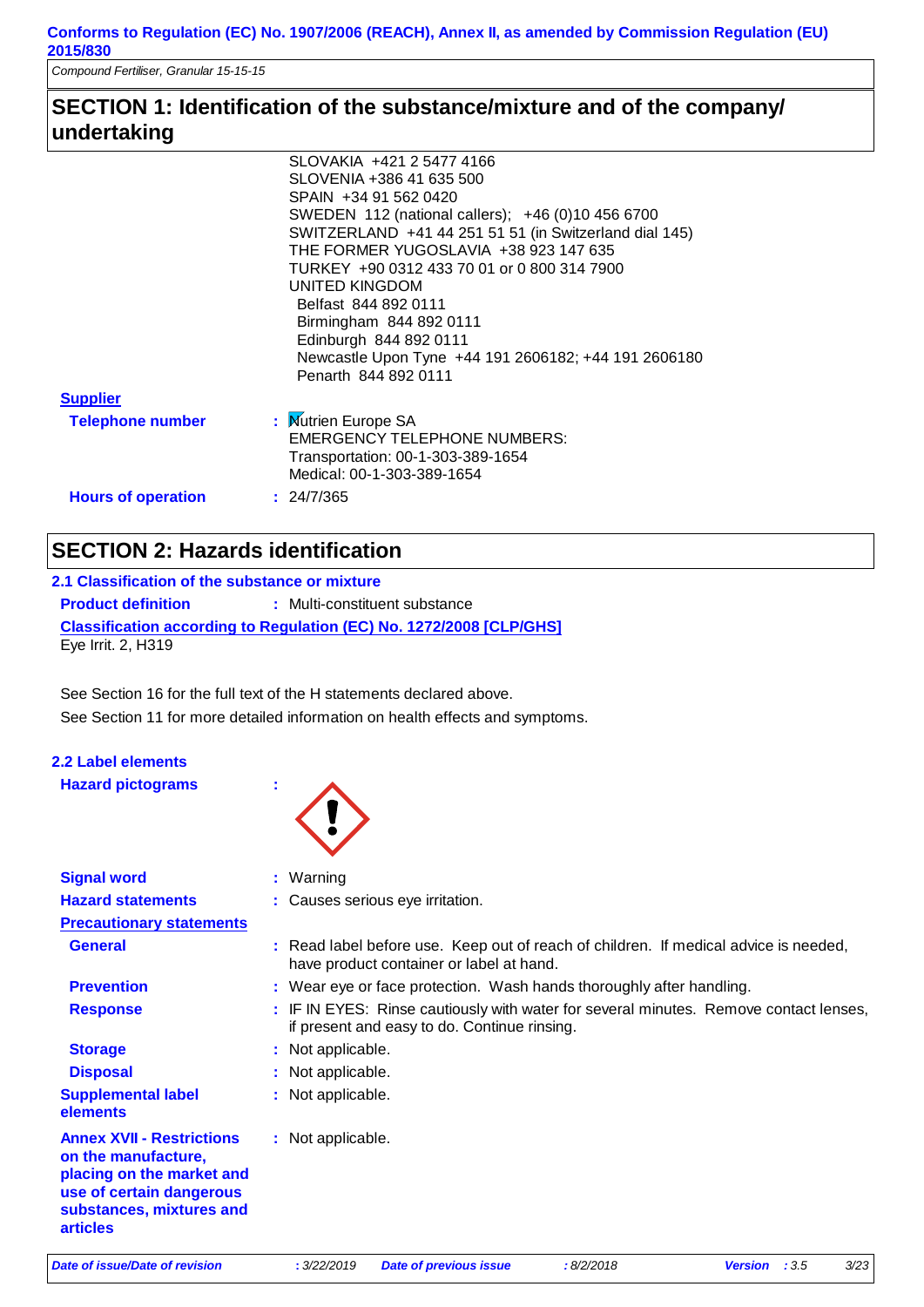# **SECTION 2: Hazards identification**

| <b>Special packaging requirements</b>                                                                               |                                                                                                                                                |
|---------------------------------------------------------------------------------------------------------------------|------------------------------------------------------------------------------------------------------------------------------------------------|
| <b>Containers to be fitted</b><br>with child-resistant<br>fastenings                                                | : Not applicable.                                                                                                                              |
| <b>Tactile warning of danger</b>                                                                                    | : Not applicable.                                                                                                                              |
| <b>2.3 Other hazards</b>                                                                                            |                                                                                                                                                |
| <b>Substance meets the</b><br>criteria for PBT according<br>to Regulation (EC) No.<br><b>1907/2006, Annex XIII</b>  | : Not applicable. Inorganic salt.<br>Not applicable.                                                                                           |
| <b>Substance meets the</b><br>criteria for vPvB according<br>to Regulation (EC) No.<br><b>1907/2006, Annex XIII</b> | : Not applicable. Inorganic salt.                                                                                                              |
| Other hazards which do<br>not result in classification                                                              | : Handling and/or processing of this material may generate a dust which can cause<br>mechanical irritation of the eyes, skin, nose and throat. |

# **SECTION 3: Composition/information on ingredients**

| <b>3.1 Substances</b>                 | : Multi-constituent substance                                                       |               |                                                                                                 |             |
|---------------------------------------|-------------------------------------------------------------------------------------|---------------|-------------------------------------------------------------------------------------------------|-------------|
| <b>Product/ingredient name</b>        | <b>Identifiers</b>                                                                  | $\frac{9}{6}$ | <b>Regulation (EC) No.</b><br>1272/2008 [CLP]                                                   | <b>Type</b> |
| Ammonium nitrate                      | REACH Reg.#:<br>01-2119490981-27-XXXX<br>EC No.: 229-347-8<br>CAS: 6484-52-2        | $19 - 33$     | Ox. Sol. 3, H272<br>Eye Irrit. 2, H319                                                          | [A]         |
| Diammonium<br>hydrogenorthophosphate  | REACH Reg.#<br>01-2119490974-22-XXXX<br>EC No.: 231-987-8<br>CAS: 7783-28-0         | $0 - 33$      | Not classified.                                                                                 | [A]         |
| Ammonium dihydrogen<br>orthophosphate | REACH Reg.#<br>01-2119488166-29-XXXX<br>EC No.: 231-764-5<br>CAS: 7722-76-1         | $0 - 29$      | Not classified.                                                                                 | [A]         |
| Potassium chloride                    | EC No.: 231-211-8<br>CAS: 7447-40-7                                                 | $8 - 25$      | Not classified.                                                                                 | [A]         |
| Potassium nitrate                     | REACH Reg.#<br>01-2119488224-35-XXXX<br>EC No.:231-818-8<br>CAS: 7757-79-1          | $0 - 20$      | Ox. Sol. 3, H272                                                                                | [A]         |
| Ammonium chloride                     | <b>REACH Reg.#</b><br>01-2119489385-24-XXXX<br>EC No.: 235-186-4<br>CAS: 12125-02-9 | $2 - 9$       | Acute Tox. 4, H302<br>Eye Irrit. 2, H319<br>Aquatic Acute 1, H400<br>Aquatic Chronic 1,<br>H410 | [B]         |
|                                       |                                                                                     |               | See Section 16 for<br>the full text of the H<br>statements declared<br>above.                   |             |

There are no additional ingredients present which, within the current knowledge of the supplier, are classified and contribute to the classification of the substance and hence require reporting in this section.

[A] Constituent

[B] Impurity

[C] Stabilising additive

Occupational exposure limits, if available, are listed in Section 8.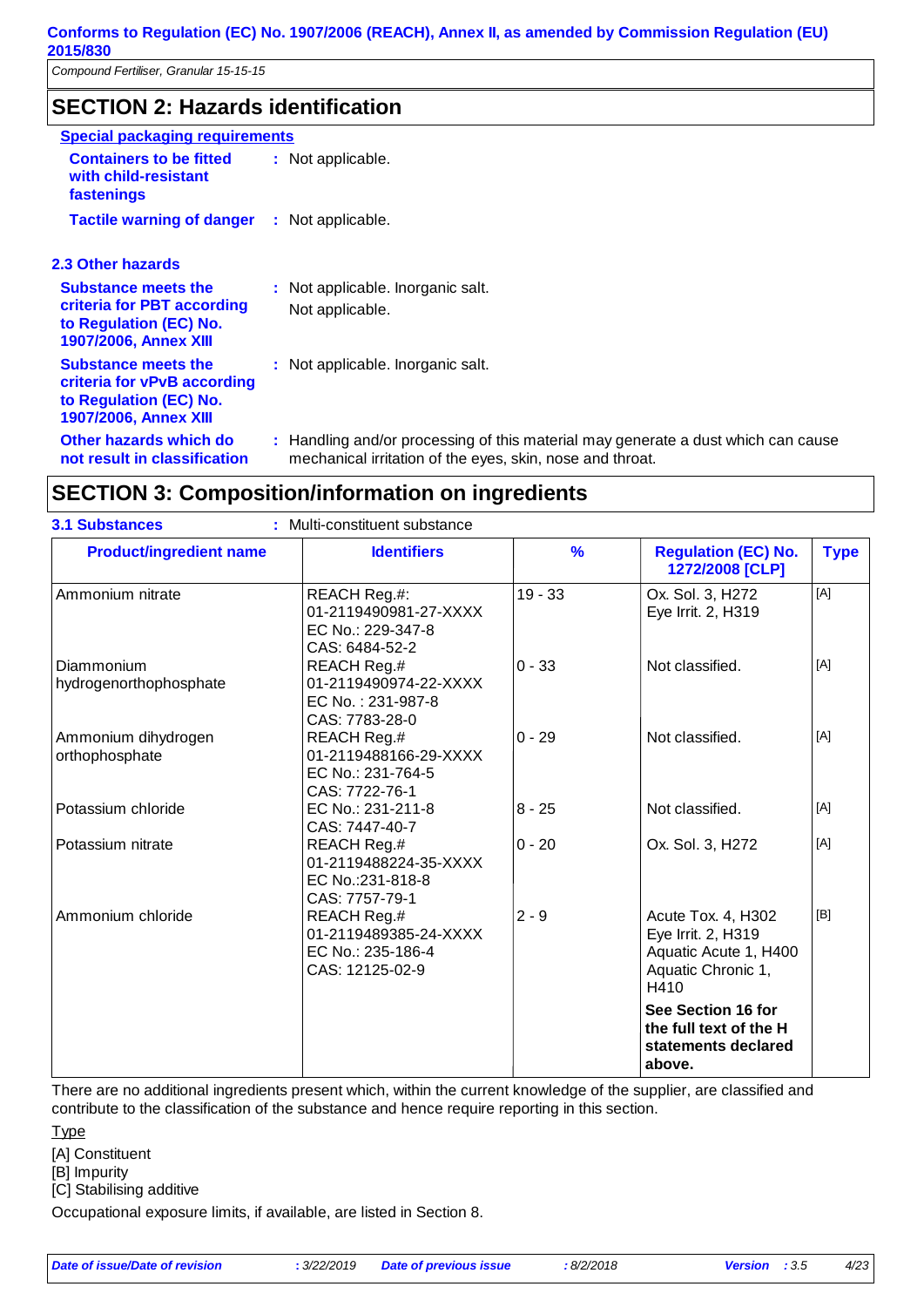*Compound Fertiliser, Granular 15-15-15*

# **SECTION 4: First aid measures**

| <b>4.1 Description of first aid measures</b> |                                                                                                                                                                                                                                                                                                                                                                                                                                                                                                                                                                                                                                                                                                                                                                                                                                                                                                                                                                                                                                                                      |
|----------------------------------------------|----------------------------------------------------------------------------------------------------------------------------------------------------------------------------------------------------------------------------------------------------------------------------------------------------------------------------------------------------------------------------------------------------------------------------------------------------------------------------------------------------------------------------------------------------------------------------------------------------------------------------------------------------------------------------------------------------------------------------------------------------------------------------------------------------------------------------------------------------------------------------------------------------------------------------------------------------------------------------------------------------------------------------------------------------------------------|
| <b>Eye contact</b>                           | : Begin eye irrigation immediately. Eye exposures to nitrates may require medical<br>evaluation following decontamination if pain or irritation persists. Immediately rinse<br>eyes with large quantities of water or saline for a minimum of 15 minutes. If possible,<br>remove contact lenses being careful not to cause additional eye damage. If the initial<br>water supply is insufficient, keep the affected area wet with a moist cloth and transfer<br>the person to the nearest place where rinsing can be continued for the<br>recommended length of time. For additional advice call the medical emergency<br>number on this SDS or your poison center or physician.                                                                                                                                                                                                                                                                                                                                                                                     |
| <b>Inhalation</b>                            | Remove person to fresh air. No known significant effects. Seek medical attention for<br>any signs of wheezing and/or breathing difficulties. For additional advice call the<br>medical emergency number on this SDS or your poison center or medical provider.                                                                                                                                                                                                                                                                                                                                                                                                                                                                                                                                                                                                                                                                                                                                                                                                       |
| <b>Skin contact</b>                          | : No known significant effects. Rinse the affected areas with water. Remove<br>contaminated clothing, jewelry, and shoes. Wash/clean items before reuse. Seek<br>medical attention for persistent skin pain or irritation. For additional advice call the<br>medical emergency number on this SDS or your poison center or physician.                                                                                                                                                                                                                                                                                                                                                                                                                                                                                                                                                                                                                                                                                                                                |
| <b>Ingestion</b>                             | : Nitrate based product. May be irritating to mouth, throat and stomach. May cause<br>methemoglobinemia (a condition that interferes with the oxygen-carrying capacity of<br>the blood) if ingested in large quantities or over a prolonged period of time. Oral<br>exposures: if the affected person requires CPR, avoid mouth to mouth contact. Do<br>not induce vomiting. If vomiting occurs, attempt to keep head lower than chest so<br>that vomit does not enter the lungs. Wash (decontaminate) face and mouth with<br>water to remove visible material. If the exposed person is conscious and can swallow,<br>give 1-2 sips of water. Do not give anything else by mouth. Loosen tight clothing<br>such as collar, tie, belt or waistband to prevent any breathing restrictions. Call for<br>emergency transportation to a hospital if the exposed person feels sick or has<br>breathing difficulties, or a large amount is suspected ingested. For additional advice,<br>call the medical emergency number on this SDS or your poison center or physician. |
| <b>Protection of first-aiders</b>            | : No action shall be taken involving any personal risk or without suitable training.<br>Mouth-to-mouth resuscitation of oral exposure patients is not recommended. First-<br>aiders with contaminated clothing should be properly decontaminated.                                                                                                                                                                                                                                                                                                                                                                                                                                                                                                                                                                                                                                                                                                                                                                                                                    |

#### **4.2 Most important symptoms and effects, both acute and delayed Over-exposure signs/symptoms**

| Eye contact                | : Adverse symptoms may include the following:<br>pain or irritation<br>watering<br>redness                                                                                                                                                                                                                                                                                                                                                                                                           |
|----------------------------|------------------------------------------------------------------------------------------------------------------------------------------------------------------------------------------------------------------------------------------------------------------------------------------------------------------------------------------------------------------------------------------------------------------------------------------------------------------------------------------------------|
| <b>Inhalation</b>          | : No specific data.                                                                                                                                                                                                                                                                                                                                                                                                                                                                                  |
| <b>Skin contact</b>        | : No specific data.                                                                                                                                                                                                                                                                                                                                                                                                                                                                                  |
| <b>Ingestion</b>           | : Over-exposure by ingestion is unlikely under normal working conditions. Adverse<br>symptoms may include the following:<br>nausea or vomiting<br>stomach pains<br>diarrhea<br>Methemoglobinemia (see Acute Health Effects)                                                                                                                                                                                                                                                                          |
|                            | 4.3 Indication of any immediate medical attention and special treatment needed                                                                                                                                                                                                                                                                                                                                                                                                                       |
| <b>Notes to physician</b>  | : In case of inhalation of decomposition products (carbon monoxide, carbon dioxide,<br>nitrogen oxides) in a fire, symptoms may be delayed. The exposed person may need<br>to be kept under medical surveillance for up to 72 hours. In cases of suspected<br>methemoglobinemia, monitor methemoglobin blood levels. Treatment is supportive;<br>methylene blue may be indicated based on patient severity. 24 Hr Medical<br>Emergency telephone number for professional support: 00-1-303-389-1654. |
| <b>Specific treatments</b> | : Call the medical emergency number on this SDS or your poison center or doctor<br>immediately if large quantities have been ingested. In cases of suspected<br>methemoglobinemia, methylene blue may be indicated based on patient severity.                                                                                                                                                                                                                                                        |

*Date of issue/Date of revision* **:** *3/22/2019 Date of previous issue : 8/2/2018 Version : 3.5 5/23*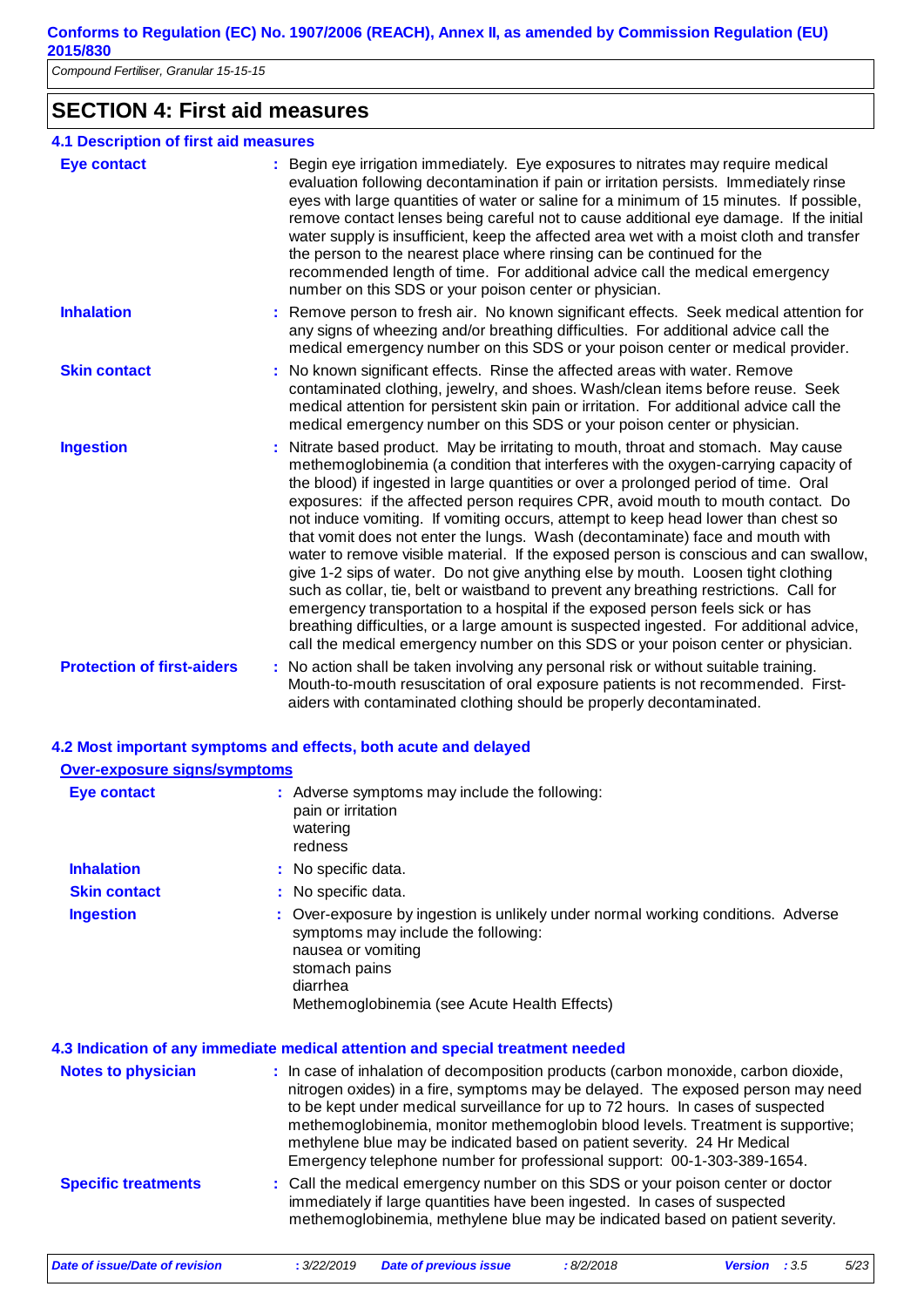# **SECTION 5: Firefighting measures**

| 5.1 Extinguishing media                                   |                                                                                                                                                                                                                                                                                                                                                                     |
|-----------------------------------------------------------|---------------------------------------------------------------------------------------------------------------------------------------------------------------------------------------------------------------------------------------------------------------------------------------------------------------------------------------------------------------------|
| <b>Suitable extinguishing</b><br>media                    | : Non-flammable. Material will not burn. Use an extinguishing agent suitable for the<br>surrounding fire.                                                                                                                                                                                                                                                           |
| <b>Unsuitable extinguishing</b><br>media                  | : Do not attempt to smother the fire.                                                                                                                                                                                                                                                                                                                               |
| 5.2 Special hazards arising from the substance or mixture |                                                                                                                                                                                                                                                                                                                                                                     |
| <b>Hazards from the</b><br>substance or mixture           | : Contains an oxidizing substance. May intensify fire.                                                                                                                                                                                                                                                                                                              |
| <b>Hazardous combustion</b><br>products                   | Decomposition products may include the following materials:<br>sulphur oxides (SO <sub>2</sub> , SO <sub>3</sub> , etc.)<br>Ammonia<br>Nitrogen oxides<br>carbon monoxide                                                                                                                                                                                           |
| <b>5.3 Advice for firefighters</b>                        |                                                                                                                                                                                                                                                                                                                                                                     |
| <b>Special protective actions</b><br>for fire-fighters    | : Promptly isolate the scene by removing all persons from the vicinity of the incident if<br>there is a fire. No action shall be taken involving any personal risk or without suitable<br>training. Move containers from fire area if this can be done without risk. Use water<br>spray to keep fire-exposed containers cool.                                       |
| <b>Special protective</b><br>equipment for fire-fighters  | Fire-fighters should wear appropriate protective equipment and self-contained<br>breathing apparatus (SCBA) with a full face-piece operated in positive pressure<br>mode. Clothing for fire-fighters (including helmets, protective boots and gloves)<br>conforming to European standard EN 469 will provide a basic level of protection for<br>chemical incidents. |
| <b>Additional information</b>                             | : Oxidising material. Fight fire from protected location or maximum possible distance.<br>Contain and collect the water used to fight the fire for later treatment and disposal.                                                                                                                                                                                    |

# **SECTION 6: Accidental release measures**

|                                                          |                                                                                                                                                                                                                        | 6.1 Personal precautions, protective equipment and emergency procedures                                                                                                                                                                                            |
|----------------------------------------------------------|------------------------------------------------------------------------------------------------------------------------------------------------------------------------------------------------------------------------|--------------------------------------------------------------------------------------------------------------------------------------------------------------------------------------------------------------------------------------------------------------------|
| For non-emergency<br>personnel                           |                                                                                                                                                                                                                        | : No action shall be taken involving any personal risk or without suitable training. Keep<br>unnecessary and unprotected personnel from entering. Put on appropriate personal<br>protective equipment. Avoid creating dusty conditions and prevent wind dispersal. |
|                                                          |                                                                                                                                                                                                                        | For emergency responders : If specialised clothing is required to deal with the spillage, take note of any<br>information in Section 8 on suitable and unsuitable materials. See also the<br>information in "For non-emergency personnel".                         |
| <b>6.2 Environmental</b><br><b>precautions</b>           | : Avoid dispersal of spilt material and runoff and contact with soil, waterways, drains<br>and sewers. Inform the relevant authorities if the product has caused adverse<br>impacts (sewers, waterways, soil or air).  |                                                                                                                                                                                                                                                                    |
| 6.3 Methods and material for containment and cleaning up |                                                                                                                                                                                                                        |                                                                                                                                                                                                                                                                    |
| <b>Small spill</b>                                       | : Move containers from spill area. Use appropriate equipment to put the spilled<br>substance in a container for reuse or disposal. Recycle, if possible.<br>or<br>Dispose of via a licensed waste disposal contractor. |                                                                                                                                                                                                                                                                    |
| <b>Large spill</b>                                       |                                                                                                                                                                                                                        | : No additional remark.                                                                                                                                                                                                                                            |
| 6.4 Reference to other<br><b>sections</b>                |                                                                                                                                                                                                                        | : See Section 1 for emergency contact information.<br>See Section 8 for information on appropriate personal protective equipment.<br>See Section 13 for additional waste treatment information.                                                                    |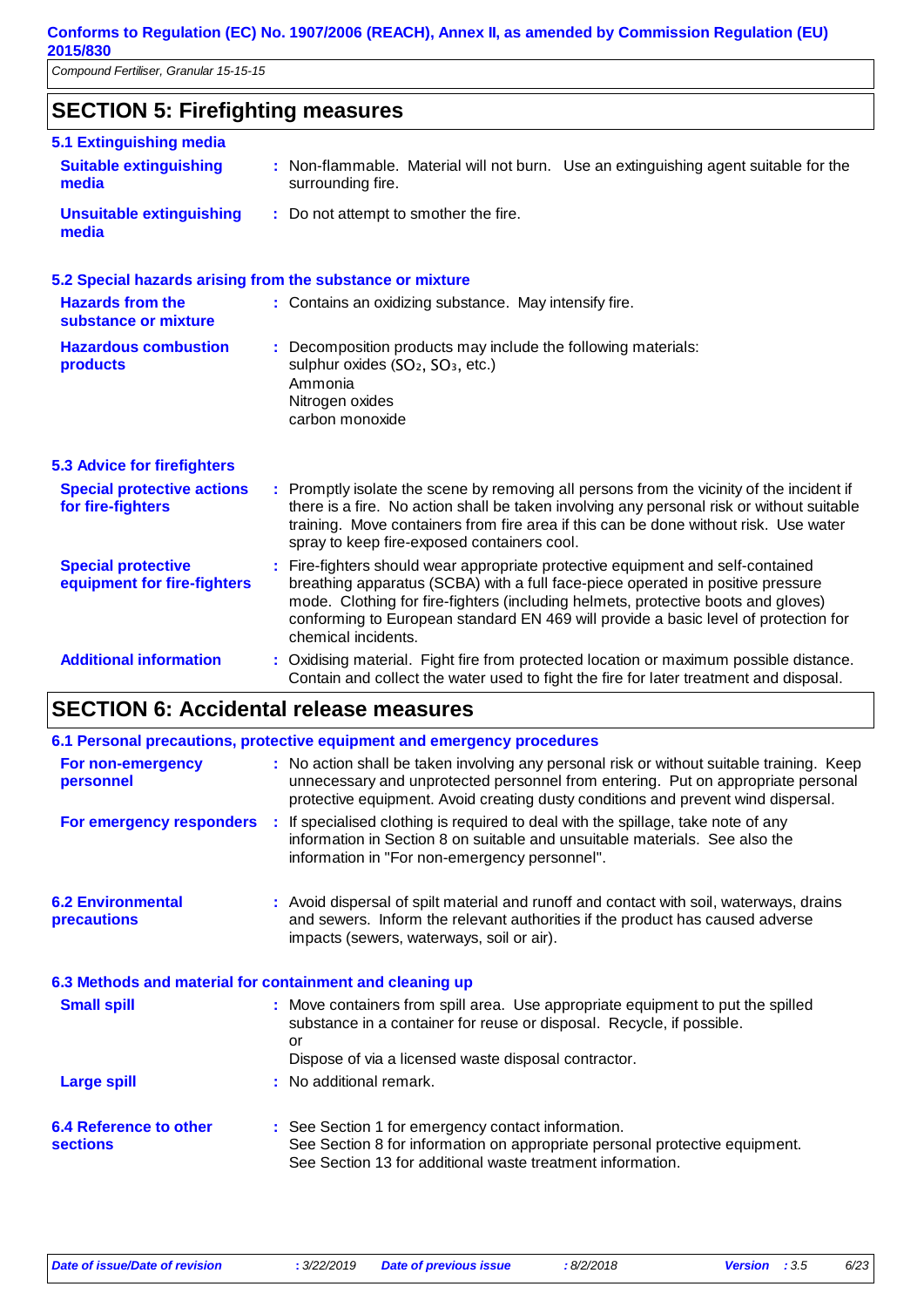# **SECTION 7: Handling and storage**

The information in this section contains generic advice and guidance. The list of Identified Uses in Section 1 should be consulted for any available use-specific information provided in the Exposure Scenario(s).

#### **7.1 Precautions for safe handling**

| <b>Protective measures</b>                       | : Put on appropriate personal protective equipment (see Section 8). Do not ingest.<br>Avoid contact with eyes, skin and clothing. Keep in the original container or an<br>approved alternative made from a compatible material, kept tightly closed when not<br>in use.                                                                                       |
|--------------------------------------------------|---------------------------------------------------------------------------------------------------------------------------------------------------------------------------------------------------------------------------------------------------------------------------------------------------------------------------------------------------------------|
| <b>Advice on general</b><br>occupational hygiene | : Eating, drinking and smoking should be prohibited in areas where this material is<br>handled, stored and processed. Workers should wash hands and face before eating,<br>drinking and smoking. Remove contaminated clothing and protective equipment<br>before entering eating areas. See also Section 8 for additional information on<br>hygiene measures. |

#### **7.2 Conditions for safe storage, including any incompatibilities**

Store in accordance with local regulations. May form steep piles that can collapse without warning when stored in bulk. Avoid forming steep slopes when removing product. Ensure that bulk bags or smaller packaged products stored in tiers are stacked, racked, blocked, interlocked, or otherwise secured to prevent sliding, rolling, or collapse. Use caution when opening truck or railcar doors as product may have shifted during transport.

Must be stored in a dry location. Absorbs moisture on long-term storage under high humidity conditions. Store away from incompatible materials (see Section 10). When product is stored in sealable containers, keep container tightly closed and sealed until ready for use. Sealable containers that have been opened must be carefully resealed and kept upright to prevent leakage. Do not store in unlabeled containers.

| : See Annex to the Safety data sheet for additional information in the Exposure |
|---------------------------------------------------------------------------------|
| : See Annex to the Safety data sheet for additional information in the Exposure |
|                                                                                 |

## **SECTION 8: Exposure controls/personal protection**

#### **8.1 Control parameters**

#### **Occupational exposure limits**

No exposure limit value known.

**Recommended monitoring procedures :** If this product contains ingredients with exposure limits, personal, workplace atmosphere or biological monitoring may be required to determine the effectiveness of the ventilation or other control measures and/or the necessity to use respiratory protective equipment. Reference should be made to European Standard EN 689 for methods for the assessment of exposure by inhalation to chemical agents and national guidance documents for methods for the determination of hazardous substances.

#### **DNELs/DMELs**

| <b>Product/ingredient name</b>        | <b>Type</b> | <b>Exposure</b>         | <b>Value</b>          | <b>Population</b> | <b>Effects</b> |
|---------------------------------------|-------------|-------------------------|-----------------------|-------------------|----------------|
| Ammonium nitrate                      | <b>DNEL</b> | Long term Dermal        | $5,1$ mg/kg<br>bw/day | Workers           | Systemic       |
|                                       | <b>DNEL</b> | Long term<br>Inhalation | $36 \text{ mg/m}^3$   | Workers           | Systemic       |
| Ammonium dihydrogen<br>orthophosphate | <b>DNEL</b> | Long term<br>inhalation | 6,1 mg/m <sup>3</sup> | Workers           | Systemic       |

# **PNECs**

**DNEL/DMEL Summary :** Very low toxicity to humans or animals.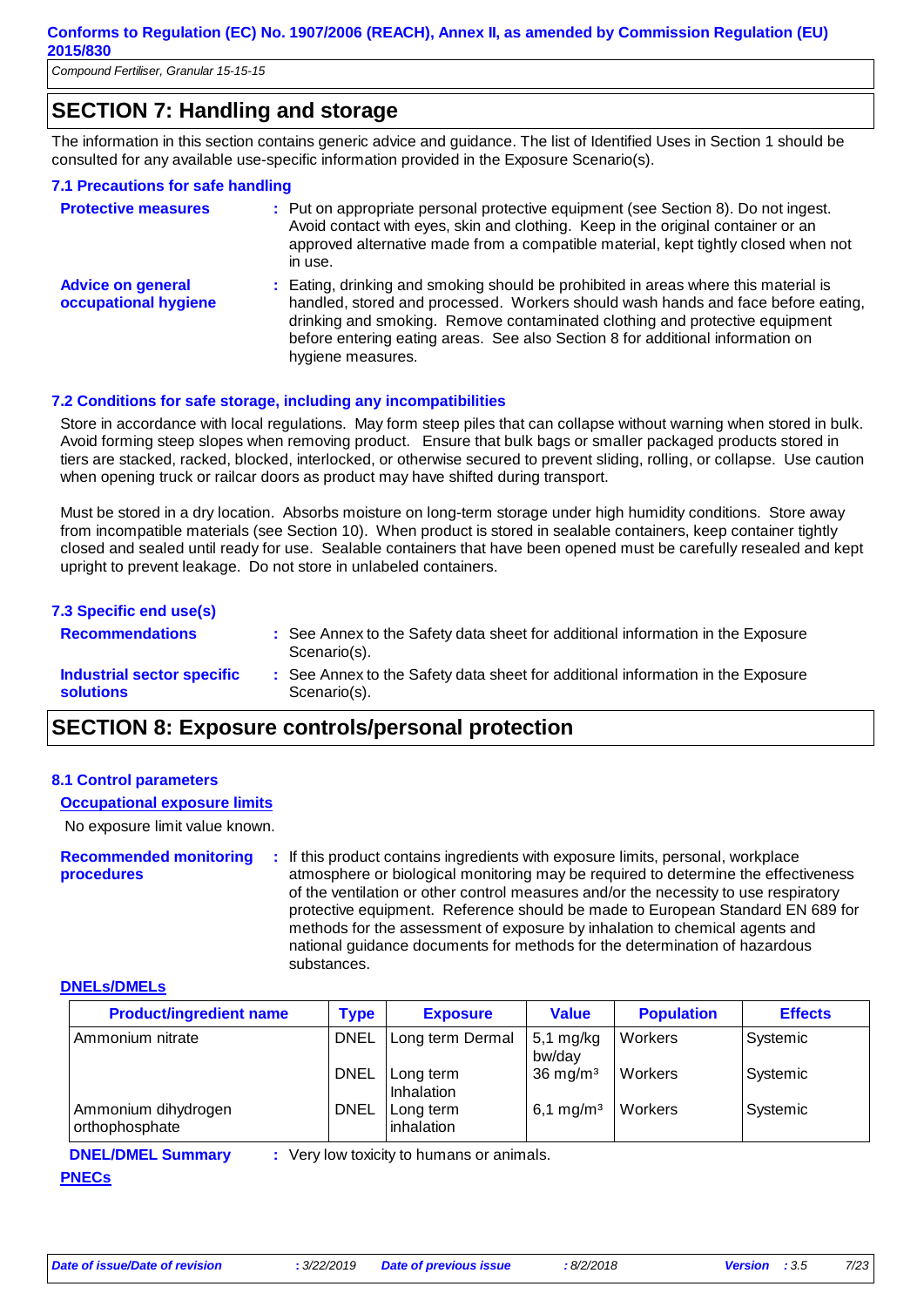| <b>SECTION 8: Exposure controls/personal protection</b>                |                                    |                          |                                                                                                                                                                                                                                                                                                                                                                                          |                         |                                                        |  |  |
|------------------------------------------------------------------------|------------------------------------|--------------------------|------------------------------------------------------------------------------------------------------------------------------------------------------------------------------------------------------------------------------------------------------------------------------------------------------------------------------------------------------------------------------------------|-------------------------|--------------------------------------------------------|--|--|
| <b>Product/ingredient name</b>                                         |                                    |                          | <b>Compartment Detail</b>                                                                                                                                                                                                                                                                                                                                                                | <b>Value</b>            | <b>Method Detail</b>                                   |  |  |
| Ammonium nitrate                                                       | Ammonium dihydrogen orthophosphate |                          |                                                                                                                                                                                                                                                                                                                                                                                          | 0,45 mg/l<br>$1,7$ mg/l | <b>Assessment Factors</b><br><b>Assessment Factors</b> |  |  |
| <b>PNEC Summary</b>                                                    | : Low acute toxicity to fish.      |                          |                                                                                                                                                                                                                                                                                                                                                                                          |                         |                                                        |  |  |
| <b>8.2 Exposure controls</b>                                           |                                    |                          |                                                                                                                                                                                                                                                                                                                                                                                          |                         |                                                        |  |  |
| <b>Appropriate engineering</b><br><b>controls</b><br>statutory limits. |                                    |                          | : No special ventilation requirements. Good general ventilation should be sufficient to<br>control worker exposure to airborne contaminants. If this product contains<br>ingredients with exposure limits, use process enclosures, local exhaust ventilation or<br>other engineering controls to keep worker exposure below any recommended or                                           |                         |                                                        |  |  |
| <b>Individual protection measures</b>                                  |                                    |                          |                                                                                                                                                                                                                                                                                                                                                                                          |                         |                                                        |  |  |
| <b>Hygiene measures</b>                                                |                                    |                          | : Wash hands, forearms and face thoroughly after handling chemical products, before<br>eating, smoking and using the lavatory and at the end of the working period. Ensure<br>that eyewash stations and safety showers are close to the workstation location.                                                                                                                            |                         |                                                        |  |  |
| <b>Eye/face protection</b>                                             |                                    | direct exposure to dust. | : Goggles, face shield or other full-face protection should be worn if there is a risk of                                                                                                                                                                                                                                                                                                |                         |                                                        |  |  |
| <b>Skin protection</b>                                                 |                                    |                          |                                                                                                                                                                                                                                                                                                                                                                                          |                         |                                                        |  |  |
| <b>Hand protection</b>                                                 |                                    | : Not recommended        |                                                                                                                                                                                                                                                                                                                                                                                          |                         |                                                        |  |  |
| <b>Body protection</b>                                                 |                                    |                          | Personal protective equipment for the body should be selected based on the task<br>being performed and the risks involved and should be approved by a specialist<br>before handling this product.                                                                                                                                                                                        |                         |                                                        |  |  |
| <b>Other skin protection</b>                                           |                                    |                          | : Appropriate footwear and any additional skin protection measures should be<br>selected based on the task being performed and the risks involved and should be<br>approved by a specialist before handling this product.                                                                                                                                                                |                         |                                                        |  |  |
| <b>Respiratory protection</b>                                          |                                    |                          | : Use a properly fitted, air-purifying or air-fed respirator complying with an approved<br>standard if a risk assessment indicates this is necessary. Respirator selection must<br>be based on known or anticipated exposure levels, the hazards of the product and<br>the safe working limits of the selected respirator.                                                               |                         |                                                        |  |  |
| <b>Environmental exposure</b><br>controls                              |                                    |                          | : Emissions from ventilation or work process equipment should be checked to ensure<br>they comply with the requirements of environmental protection legislation. In some<br>cases, fume scrubbers, filters or engineering modifications to the process equipment<br>will be necessary to reduce emissions to acceptable levels. Dispose of waste<br>according to applicable legislation. |                         |                                                        |  |  |

# **SECTION 9: Physical and chemical properties**

| 9.1 Information on basic physical and chemical properties |                                                           |                         |      |
|-----------------------------------------------------------|-----------------------------------------------------------|-------------------------|------|
| <b>Appearance</b>                                         |                                                           |                         |      |
| <b>Physical state</b>                                     | : Solid. [Granular solid. Solid beads.]                   |                         |      |
| <b>Colour</b>                                             | : Grey to Light brown.                                    |                         |      |
| <b>Odour</b>                                              | : Odourless.                                              |                         |      |
| <b>Odour threshold</b>                                    | : Not available.                                          |                         |      |
| pH                                                        | : Not available.                                          |                         |      |
| <b>Melting point/freezing point</b>                       | $: 170^{\circ}$ C                                         |                         |      |
| Initial boiling point and boiling<br>range                | : Decomposition temperature: $>210^{\circ}$ C             |                         |      |
| <b>Flash point</b>                                        | : Not applicable. Non-flammable.                          |                         |      |
| <b>Evaporation rate</b>                                   | : Not applicable. Solid beads.                            |                         |      |
| <b>Flammability (solid, gas)</b>                          | : No flammable ingredients present.                       |                         |      |
| <b>Upper/lower flammability or</b><br>explosive limits    | : Not applicable. Inorganic salt.                         |                         |      |
| <b>Vapour pressure</b>                                    | : Not available.                                          |                         |      |
| <b>Vapour density</b>                                     | : Not available.                                          |                         |      |
| Date of issue/Date of revision                            | : 3/22/2019<br><b>Date of previous issue</b><br>:8/2/2018 | <b>Version</b><br>: 3.5 | 8/23 |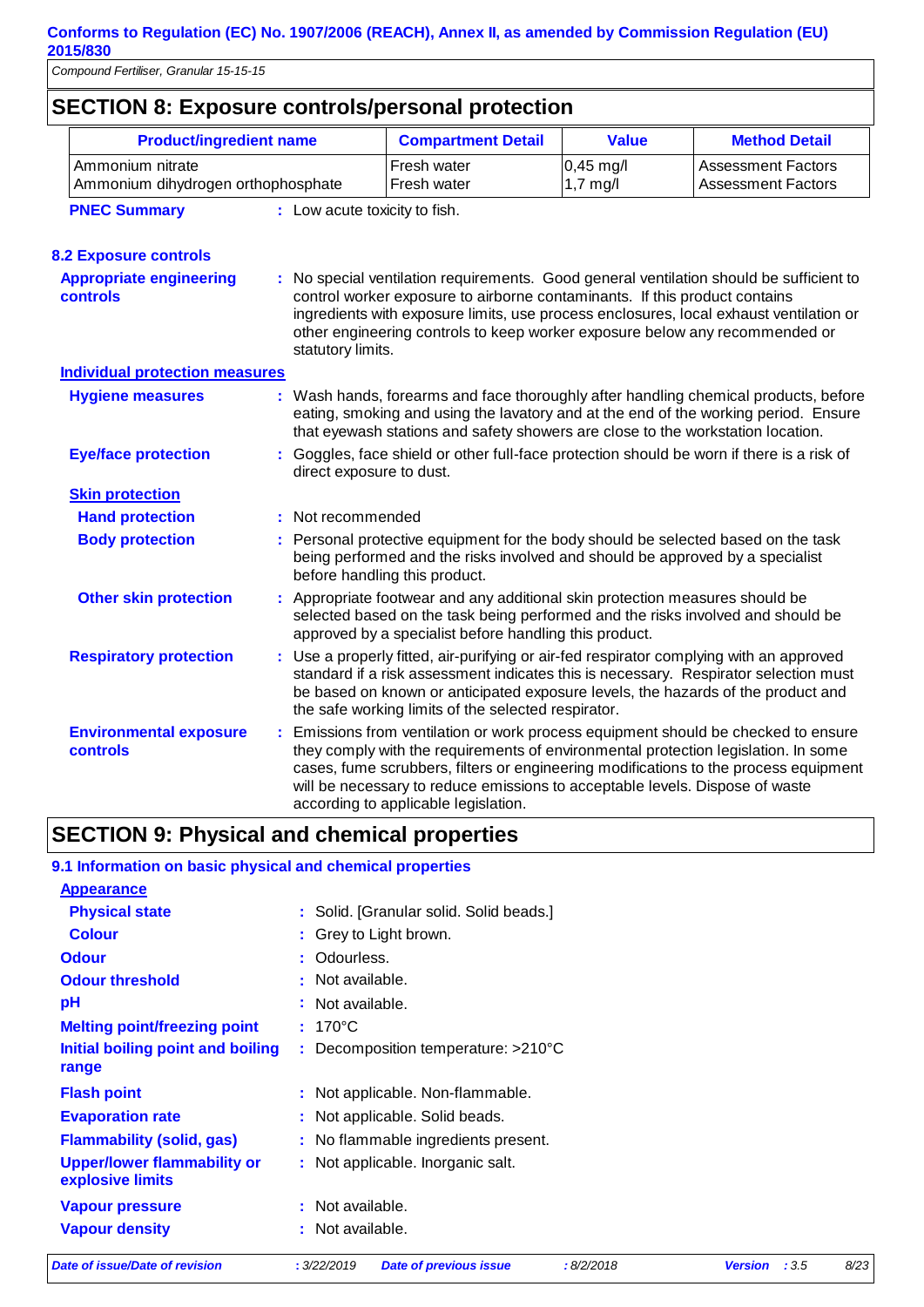*Compound Fertiliser, Granular 15-15-15*

# **SECTION 9: Physical and chemical properties**

| <b>Relative density</b>                           |        | : 1.725                                                                                                    |
|---------------------------------------------------|--------|------------------------------------------------------------------------------------------------------------|
| <b>Solubility(ies)</b>                            |        | : Easily soluble in the following materials: hot water.<br>Soluble in the following materials: cold water. |
| <b>Partition coefficient: n-octanol/</b><br>water |        | : Not available.                                                                                           |
| <b>Auto-ignition temperature</b>                  |        | : Not applicable.                                                                                          |
| <b>Decomposition temperature</b>                  |        | $: >210^{\circ}$ C                                                                                         |
| <b>Viscosity</b>                                  |        | : Not applicable. Solid.                                                                                   |
| <b>Explosive properties</b>                       | ٠<br>٠ |                                                                                                            |
| <b>Oxidising properties</b>                       |        | : Contains an oxidizing substance. May intensify fire.                                                     |
| 9.2 Other information                             |        |                                                                                                            |
| <b>Burning time</b>                               |        | : Not applicable. Non-combustible. Decomposes.                                                             |
| <b>Burning rate</b>                               |        | : Not applicable. Non-combustible. Decomposes.                                                             |
| <b>Solubility in water</b>                        |        | : Soluble in water in any proportion.                                                                      |
| No additional information.                        |        |                                                                                                            |

# **SECTION 10: Stability and reactivity**

| <b>10.1 Reactivity</b>                            | : Stable under recommended storage and handling conditions (see Section 7).                                                                                                                                                                                                                                                                     |
|---------------------------------------------------|-------------------------------------------------------------------------------------------------------------------------------------------------------------------------------------------------------------------------------------------------------------------------------------------------------------------------------------------------|
| <b>10.2 Chemical stability</b>                    | : The product is stable.                                                                                                                                                                                                                                                                                                                        |
| <b>10.3 Possibility of</b><br>hazardous reactions | : Hazardous reactions or instability may occur under certain conditions of storage or<br>use.<br>Conditions may include the following:<br>contact with combustible materials<br>Reactions may include the following:<br>risk of causing or intensifying fire<br>Under normal conditions of storage and use, hazardous reactions will not occur. |
| <b>10.4 Conditions to avoid</b>                   | : Decomposes on heating. Avoid confinement.                                                                                                                                                                                                                                                                                                     |
| <b>10.5 Incompatible materials</b>                | : Moisture-sensitive material. Hygroscopic. Keep container tightly closed. Avoid<br>contamination by any source including metals, dust and organic materials.                                                                                                                                                                                   |
| <b>10.6 Hazardous</b><br>decomposition products   | : Under normal conditions of storage and use, hazardous decomposition products<br>should not be produced. In a fire, decomposition may produce toxic gases/fumes.                                                                                                                                                                               |

# **SECTION 11: Toxicological information**

### **11.1 Information on toxicological effects**

#### **Acute toxicity**

| <b>Product/ingredient name</b> | <b>Result</b>                                | <b>Species</b> | <b>Dose</b> | <b>Exposure</b>                |
|--------------------------------|----------------------------------------------|----------------|-------------|--------------------------------|
| Ammonium nitrate               | LD50 Dermal                                  | Rat - Male,    | >5000 mg/kg |                                |
|                                |                                              | Female         |             |                                |
|                                | LD50 Oral                                    | Rat            | 2217 mg/kg  | ٠                              |
|                                | LD50 Oral                                    | Rat - Male,    | 2950 mg/kg  | ۰                              |
|                                |                                              | Female         |             |                                |
| Diammonium                     | LC50 Inhalation Dusts and mists              | Rat - Male.    | $>5$ mg/    | 4 hours                        |
| hydrogenorthophosphate         |                                              | Female         |             |                                |
|                                | LD50 Dermal                                  | Rat - Male,    | >5000 mg/kg | ٠                              |
|                                |                                              | Female         |             |                                |
|                                | LD50 Oral                                    | Rat - Male,    | >2000 mg/kg | ٠                              |
|                                |                                              | Female         |             |                                |
| Potassium chloride             | LD50 Oral                                    | Rat            | 2600 mg/kg  | $\overline{\phantom{a}}$       |
| Date of issue/Date of revision | : 3/22/2019<br><b>Date of previous issue</b> | :8/2/2018      |             | 9/23<br>:3.5<br><b>Version</b> |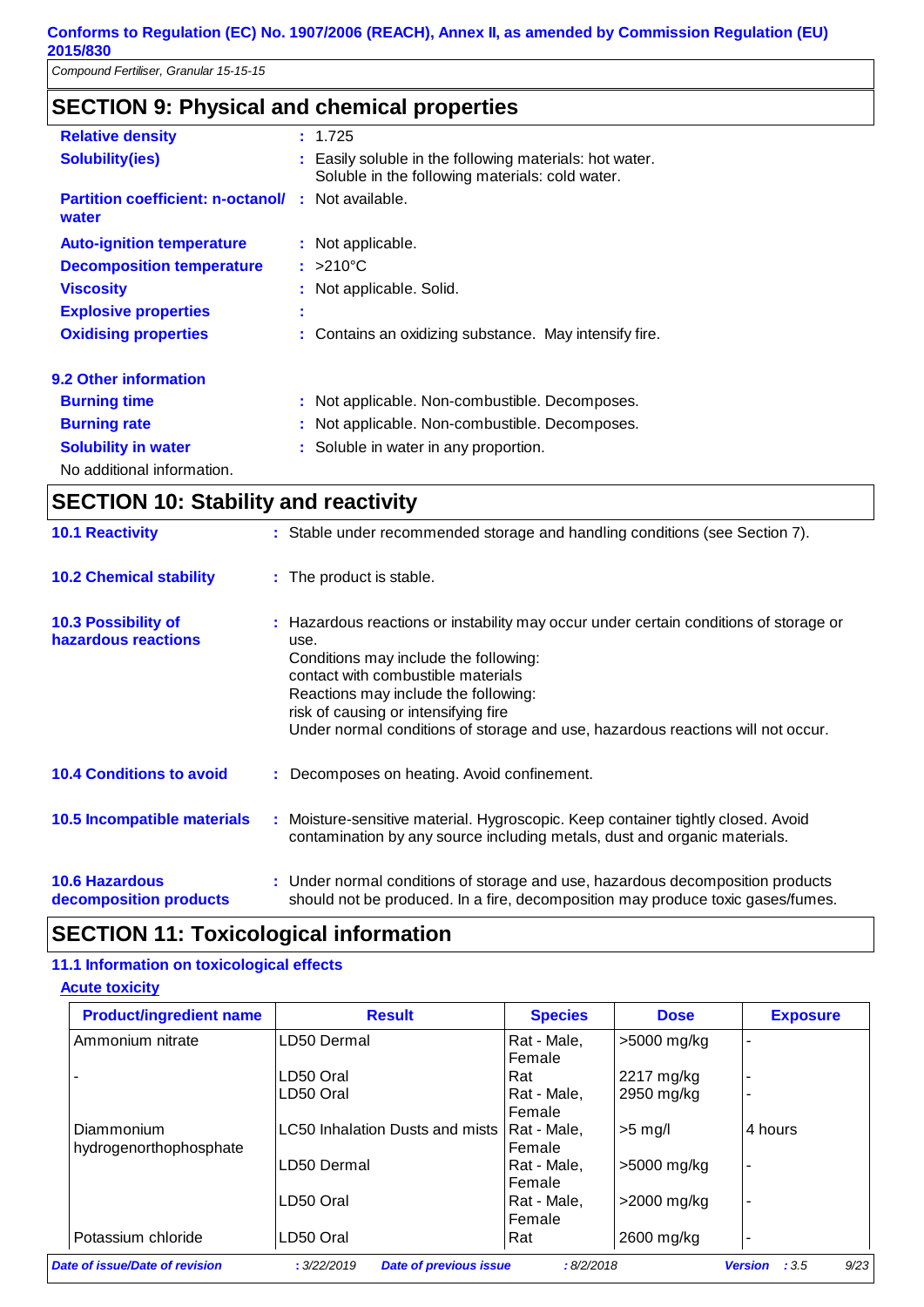*Compound Fertiliser, Granular 15-15-15*

# **SECTION 11: Toxicological information**

| Ammonium dihydrogen | LC50 Inhalation Dusts and mists   Rat - Male, |             | $>5$ mg/l   | l 4 hours                |
|---------------------|-----------------------------------------------|-------------|-------------|--------------------------|
| orthophosphate      |                                               | l Female    |             |                          |
|                     | LD50 Oral                                     | Rat - Male, | >2000 mg/kg | $\overline{\phantom{a}}$ |
|                     |                                               | l Female    |             |                          |
| Potassium nitrate   | LD50 Oral                                     | l Rat       | 3540 mg/kg  | $\overline{\phantom{0}}$ |
|                     | LD50 Oral                                     | <b>Rat</b>  | 3750 mg/kg  | $\overline{\phantom{0}}$ |
| Ammonium chloride   | LD50 Oral                                     | Rat         | 1650 mg/kg  |                          |

**Conclusion/Summary :** Very low toxicity to humans or animals. Effects are not sufficient for classification as hazardous.

#### **Irritation/Corrosion**

| <b>Product/ingredient name</b>        | <b>Result</b>                        | <b>Species</b> | <b>Score</b>   | <b>Exposure</b>             | <b>Observation</b> |
|---------------------------------------|--------------------------------------|----------------|----------------|-----------------------------|--------------------|
| Ammonium nitrate                      | <b>Skin</b>                          | Rabbit         | 0              |                             | 72 hours           |
|                                       | Eyes - Oedema of the<br>conjunctivae | Rabbit         | 3              |                             | 3 days             |
| Diammonium                            | <b>Skin</b>                          | Rabbit         | $\overline{0}$ | 72 hours                    |                    |
| hydrogenorthophosphate                |                                      |                |                |                             |                    |
|                                       | Eyes                                 | Rabbit         | 0              | 72 hours                    |                    |
| Potassium chloride                    | Eyes                                 | Rabbit         | 0              | l24 hours 500<br>milligrams |                    |
| Ammonium dihydrogen<br>orthophosphate | <b>Skin</b>                          | Rabbit         | 0              |                             |                    |
|                                       | Eyes                                 | Rabbit         | $\mathbf 0$    |                             |                    |
| Ammonium chloride                     | Eyes - Severe irritant               | Rabbit         |                | l24 hours 500<br>milligrams |                    |

#### **Conclusion/Summary**

| v<br>_ |  |
|--------|--|

**:** Non-irritating to the skin.

**Eyes** : Irritating to the eyes.

**Respiratory :** May cause slight transient irritation.

#### **Sensitisation**

| <b>Product/ingredient name</b>                           | <b>Route of</b><br>exposure | <b>Species</b> | <b>Result</b>                      |
|----------------------------------------------------------|-----------------------------|----------------|------------------------------------|
| Ammonium nitrate<br>Diammonium<br>hydrogenorthophosphate | Skin<br><b>Skin</b>         | Mouse<br>Mouse | Not sensitizing<br>Not sensitizing |
| Ammonium dihydrogen<br>orthophosphate                    | Skin                        | Mouse          | Not sensitizing                    |

#### **Conclusion/Summary**

- 
- **Skin** : Non-sensitiser.
- **Respiratory :** Non-sensitiser.

#### **Mutagenicity**

| <b>Product/ingredient name</b>        | Test                                                                | <b>Experiment</b>                                 | <b>Result</b>                   |
|---------------------------------------|---------------------------------------------------------------------|---------------------------------------------------|---------------------------------|
| Ammonium nitrate                      | OECD 471 Bacterial<br><b>Reverse Mutation Test</b>                  | Experiment: In vitro<br>Subject: Bacteria         | Negative                        |
|                                       | OECD 476 In vitro<br>Mammalian Cell Gene<br><b>Mutation Test</b>    | Experiment: In vitro<br>Subject: Mammalian-Animal | Negative                        |
| Diammonium<br>hydrogenorthophosphate  | OECD 471 Bacterial<br><b>Reverse Mutation Test</b>                  | Subject: Bacteria                                 | Negative                        |
| Potassium chloride                    | Ames test                                                           | Subject: Bacteria                                 | Negative                        |
| Ammonium dihydrogen<br>orthophosphate | OECD 471 Bacterial<br><b>Reverse Mutation Test</b>                  | Subject: Bacteria                                 | Negative                        |
| Potassium nitrate                     | OECD 471 Bacterial<br><b>Reverse Mutation Test</b>                  | Experiment: In vitro<br>Subject: Bacteria         | Negative                        |
|                                       | OECD 479 Genetic<br>Toxicology: In vitro<br><b>Sister Chromatid</b> | Experiment: In vitro<br>Subject: Mammalian-Animal | Negative                        |
| Date of issue/Date of revision        | : 3/22/2019                                                         | :8/2/2018<br><b>Date of previous issue</b>        | :3.5<br>10/23<br><b>Version</b> |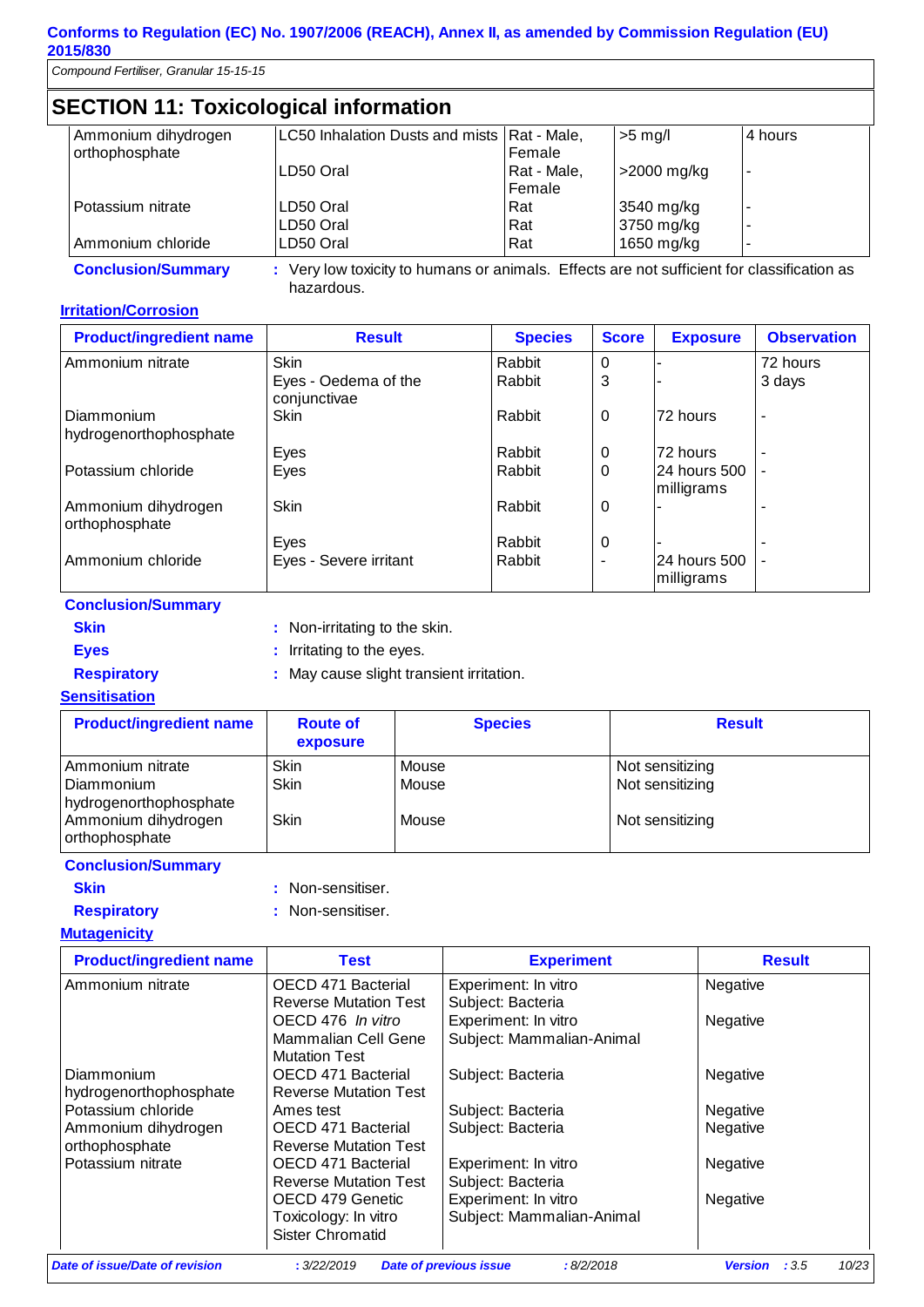*Compound Fertiliser, Granular 15-15-15*

# **SECTION 11: Toxicological information**

|                                       | Exchange Assay in<br><b>Mammalian Cells</b> |                  |                               |                    |                         |                                |
|---------------------------------------|---------------------------------------------|------------------|-------------------------------|--------------------|-------------------------|--------------------------------|
| <b>Conclusion/Summary</b>             | : No mutagenic effect.                      |                  |                               |                    |                         |                                |
| <b>Carcinogenicity</b>                |                                             |                  |                               |                    |                         |                                |
| <b>Conclusion/Summary</b>             | : Not available.                            |                  |                               |                    |                         |                                |
| <b>Reproductive toxicity</b>          |                                             |                  |                               |                    |                         |                                |
| <b>Product/ingredient name</b>        | <b>Maternal</b><br>toxicity                 | <b>Fertility</b> | <b>Developmental</b><br>toxin | <b>Species</b>     | <b>Dose</b>             | <b>Exposure</b>                |
| Ammonium nitrate                      | Negative                                    | Negative         | Negative                      | Rat - Male, Female | Oral:<br>1500 mg/<br>kg | 53 days; 7<br>days per<br>week |
| Diammonium<br>hydrogenorthophosphate  | Negative                                    | Negative         | Negative                      | Rat - Male, Female | Oral:<br>1500 mg/<br>kg |                                |
| Ammonium dihydrogen<br>orthophosphate | Negative                                    | Negative         | Negative                      | Rat - Male, Female | Oral:<br>>1500<br>mg/kg |                                |
| Potassium nitrate                     | Negative                                    | Negative         | Negative                      | Rat - Male, Female | Oral:<br>1500 mg/<br>kg |                                |

**Conclusion/Summary :** Not considered to be toxic to the reproductive system.

#### **Teratogenicity**

| <b>Product/ingredient name</b> | <b>Result</b>   | <b>Species</b> | <b>Dose</b>          | <b>Exposure</b> |
|--------------------------------|-----------------|----------------|----------------------|-----------------|
| Ammonium nitrate               | Negative - Oral | Rat - Female   | 1500 mg/kg           | 53 days         |
| Potassium chloride             | Negative - Oral | Rat - Female   | $310 \text{ mg/m}^3$ |                 |
| Ammonium dihydrogen            | Negative - Oral | Rat - Male,    | >1500 mg/kg          |                 |
| orthophosphate                 |                 | Female         |                      |                 |

**Conclusion/Summary :** No known significant effects or critical hazards.

#### **Specific target organ toxicity (single exposure)**

Not available.

#### **Specific target organ toxicity (repeated exposure)**

Not available.

#### **Aspiration hazard**

Not available.

#### Skin contact **:** Inhalation **Information on likely routes of exposure**

**Potential acute health effects Inhalation :** Exposure to decomposition products may cause a health hazard. Serious effects may be delayed following exposure. May be rritating to the digestive tract. May cause nausea, vomiting, diarrhea, and abdominal pain. May cause methemoglobinemia (a condition that interferes with the oxygen-carrying capacity of the blood) if ingested in large quantities or over a prolonged period of time. Persons with methemoglobinemia may have blue tinge color to lips, nails, and skin. Also they may have shortness of breath or trouble breathing. Persons more susceptible to methemoglobinemia include: very young (less than 3 months), the elderly, those with chronic obstructive pulmonary disease (COPD), anemia, coronary artery disease, recent surgery or infection, and those with a genetic deficiency of G-6-PD. **Ingestion : Skin contact : No known significant effects or critical hazards. Eye contact :** Causes serious eye irritation.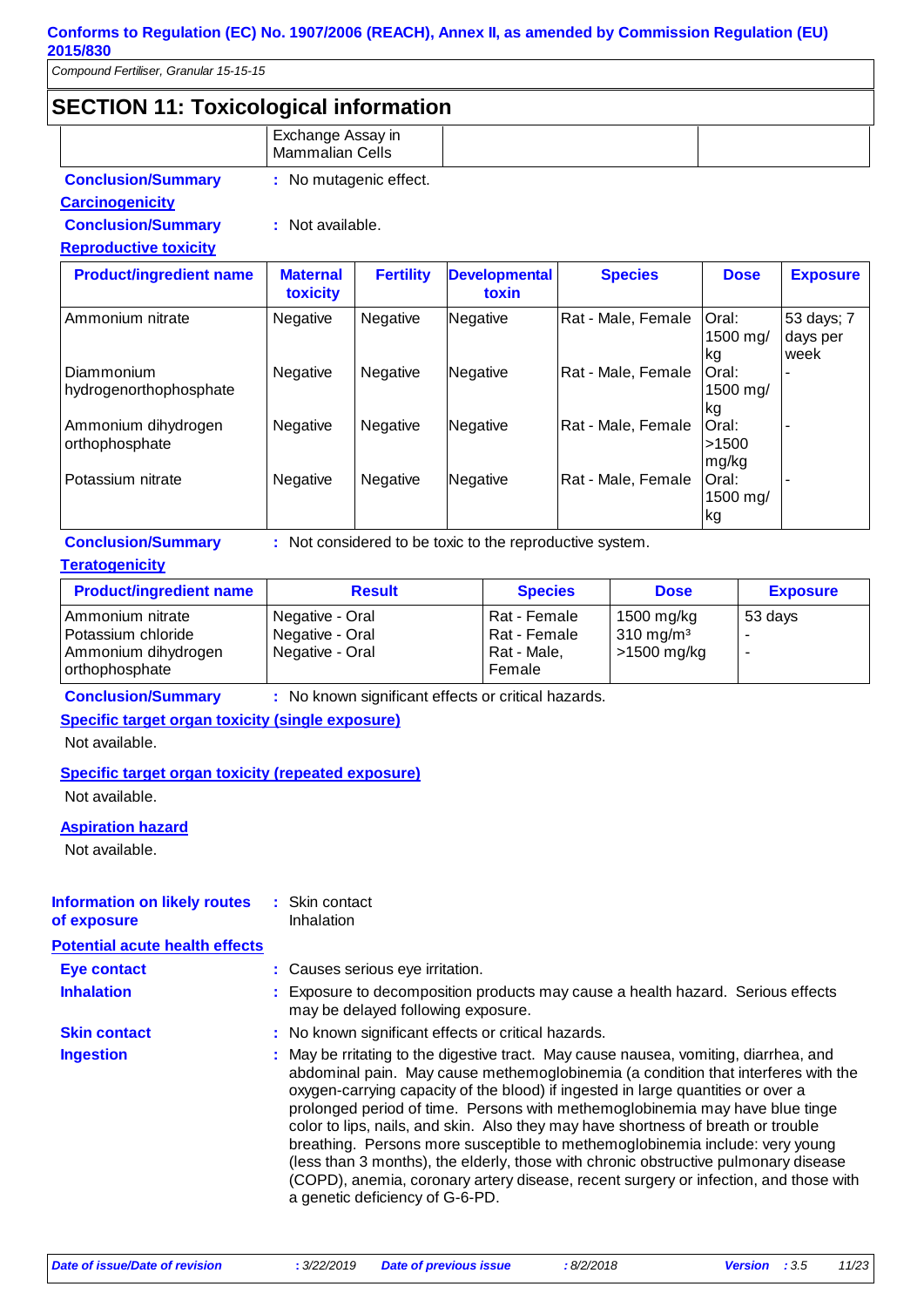# **SECTION 11: Toxicological information**

|                     | Symptoms related to the physical, chemical and toxicological characteristics                                                                                                                                                |
|---------------------|-----------------------------------------------------------------------------------------------------------------------------------------------------------------------------------------------------------------------------|
| Eye contact         | : Adverse symptoms may include the following:<br>pain or irritation<br>watering<br>redness                                                                                                                                  |
| <b>Inhalation</b>   | : No specific data.                                                                                                                                                                                                         |
| <b>Skin contact</b> | : No specific data.                                                                                                                                                                                                         |
| <b>Ingestion</b>    | : Over-exposure by ingestion is unlikely under normal working conditions. Adverse<br>symptoms may include the following:<br>nausea or vomiting<br>stomach pains<br>diarrhea<br>Methemoglobinemia (see Acute Health Effects) |

#### **Delayed and immediate effects as well as chronic effects from short and long-term exposure**

| <b>Short term exposure</b>            |                                                |
|---------------------------------------|------------------------------------------------|
| <b>Potential immediate</b><br>effects | : Eye irritation<br>Infant-methaemoglobinaemia |
| <b>Potential delayed effects</b>      | : Not available.                               |
| Long term exposure                    |                                                |
| <b>Potential immediate</b><br>effects | : Not available.                               |
| <b>Potential delayed effects</b>      | : Not available.                               |

#### **Potential chronic health effects**

| <b>Product/ingredient name</b> | <b>Result</b>                                       | <b>Species</b>        | <b>Dose</b> | <b>Exposure</b> |
|--------------------------------|-----------------------------------------------------|-----------------------|-------------|-----------------|
| Ammonium nitrate               | Chronic NOAEL Oral                                  | Rat - Male,<br>Female | $256$ mg/kg |                 |
| <b>Conclusion/Summary</b>      | : Not available.                                    |                       |             |                 |
| <b>General</b>                 | : No known significant effects or critical hazards. |                       |             |                 |
| <b>Carcinogenicity</b>         | : No known significant effects or critical hazards. |                       |             |                 |
| <b>Mutagenicity</b>            | : No known significant effects or critical hazards. |                       |             |                 |
| <b>Teratogenicity</b>          | : No known significant effects or critical hazards. |                       |             |                 |
| <b>Developmental effects</b>   | : No known significant effects or critical hazards. |                       |             |                 |
| <b>Fertility effects</b>       | : No known significant effects or critical hazards. |                       |             |                 |
| <b>Absorption</b>              | $: 50 %$ by Oral                                    |                       |             |                 |
| <b>Distribution</b>            | : Systemic                                          |                       |             |                 |

#### **Other information :**

: Not available.

# **SECTION 12: Ecological information**

#### **12.1 Toxicity**

| <b>Product/ingredient name</b> | <b>Result</b>                   | <b>Species</b> | <b>Exposure</b> |
|--------------------------------|---------------------------------|----------------|-----------------|
| Ammonium nitrate               | NOEC >1700 mg/l Marine water    | Algae          | 10 days         |
|                                | Acute EC50 490 mg/l Fresh water | Daphnia        | 48 hours        |
|                                | Acute LC50 447 mg/l Fresh water | Fish           | 48 hours        |
| Ammonium chloride              | NOEC: 26.8 mg/l Marine water    | Algae          | 10 days         |

#### **12.2 Persistence and degradability**

**Conclusion/Summary :** Not persistent.

*Date of issue/Date of revision* **:** *3/22/2019 Date of previous issue : 8/2/2018 Version : 3.5 12/23*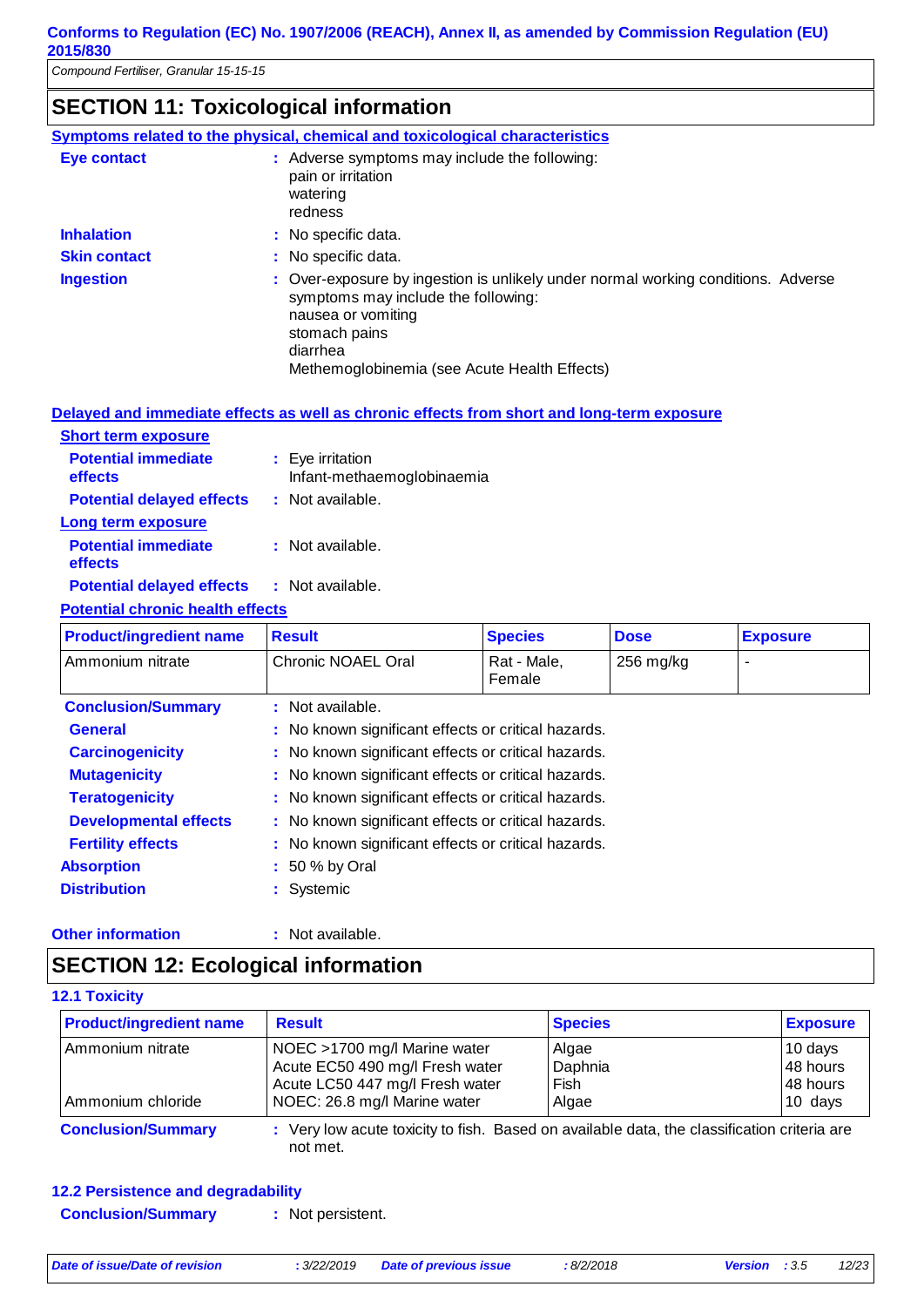| <b>SECTION 12: Ecological information</b>                       |                          |                   |                         |  |  |
|-----------------------------------------------------------------|--------------------------|-------------------|-------------------------|--|--|
| <b>Product/ingredient name</b>                                  | <b>Aquatic half-life</b> | <b>Photolysis</b> | <b>Biodegradability</b> |  |  |
| Ammonium nitrate<br><b>Diammonium</b><br>hydrogenorthophosphate | -                        |                   | Readily<br>Readily      |  |  |
| Potassium chloride<br>Potassium nitrate                         | -                        |                   | Readily<br>Readily      |  |  |

#### **12.3 Bioaccumulative potential**

| <b>Product/ingredient name</b> | $\mathsf{LogP}_\mathsf{ow}$ | <b>BCF</b> | <b>Potential</b> |
|--------------------------------|-----------------------------|------------|------------------|
| l Ammonium chloride i          | $\Omega$<br>- J.∠           |            | llow             |

| <b>12.4 Mobility in soil</b>                            |                                                                   |
|---------------------------------------------------------|-------------------------------------------------------------------|
| <b>Soil/water partition</b><br><b>coefficient (Koc)</b> | : Not applicable. Inorganic salt. Bioaccumulative potential - low |
| <b>Mobility</b>                                         | : Not available.                                                  |
| 12.5 Results of PBT and vPvB assessment                 |                                                                   |

| <b>PBT</b>  | : Not applicable. Inorganic salt. |
|-------------|-----------------------------------|
|             | Not applicable.                   |
| <b>vPvB</b> | : Not applicable. Inorganic salt. |
|             |                                   |

| <b>12.6 Other adverse effects</b> | : No known significant effects or critical hazards. |
|-----------------------------------|-----------------------------------------------------|
|                                   |                                                     |

## **SECTION 13: Disposal considerations**

The information in this section contains generic advice and guidance. The list of Identified Uses in Section 1 should be consulted for any available use-specific information provided in the Exposure Scenario(s).

#### **13.1 Waste treatment methods**

| <b>Product</b>                           |                                                                                                                                                                                                                                                                                                                                                                                                                                                                                                                                                               |
|------------------------------------------|---------------------------------------------------------------------------------------------------------------------------------------------------------------------------------------------------------------------------------------------------------------------------------------------------------------------------------------------------------------------------------------------------------------------------------------------------------------------------------------------------------------------------------------------------------------|
| <b>Methods of disposal</b>               | : The generation of waste should be avoided or minimised wherever possible.<br>Significant quantities of waste product residues should not be disposed of via the foul<br>sewer but processed in a suitable effluent treatment plant. Dispose of surplus and<br>non-recyclable products via a licensed waste disposal contractor. Disposal of this<br>product, solutions and any by-products should at all times comply with the<br>requirements of environmental protection and waste disposal legislation and any<br>regional local authority requirements. |
| المتلاح مردده المحاملة والمستحدث والتلاء | . The closelfication of the same directors as a stake controls for a homewic cross-                                                                                                                                                                                                                                                                                                                                                                                                                                                                           |

**Hazardous waste :** The classification of the product may meet the criteria for a hazardous waste.

#### **European waste catalogue (EWC)**

| <b>Waste code</b>          | <b>Waste designation</b>                                                                                                                                                                                                                                                                                                                     |  |
|----------------------------|----------------------------------------------------------------------------------------------------------------------------------------------------------------------------------------------------------------------------------------------------------------------------------------------------------------------------------------------|--|
| 06 10 02*                  | Fertiliser waste                                                                                                                                                                                                                                                                                                                             |  |
| <b>Packaging</b>           |                                                                                                                                                                                                                                                                                                                                              |  |
| <b>Methods of disposal</b> | : The generation of waste should be avoided or minimised wherever possible. Waste<br>packaging should be recycled. Incineration or landfill should only be considered<br>when recycling is not feasible.                                                                                                                                     |  |
| <b>Special precautions</b> | : This material and its container must be disposed of in a safe way. Care should be<br>taken when handling emptied containers that have not been cleaned or rinsed out.<br>Empty containers or liners may retain some product residues. Avoid dispersal of spilt<br>material and runoff and contact with soil, waterways, drains and sewers. |  |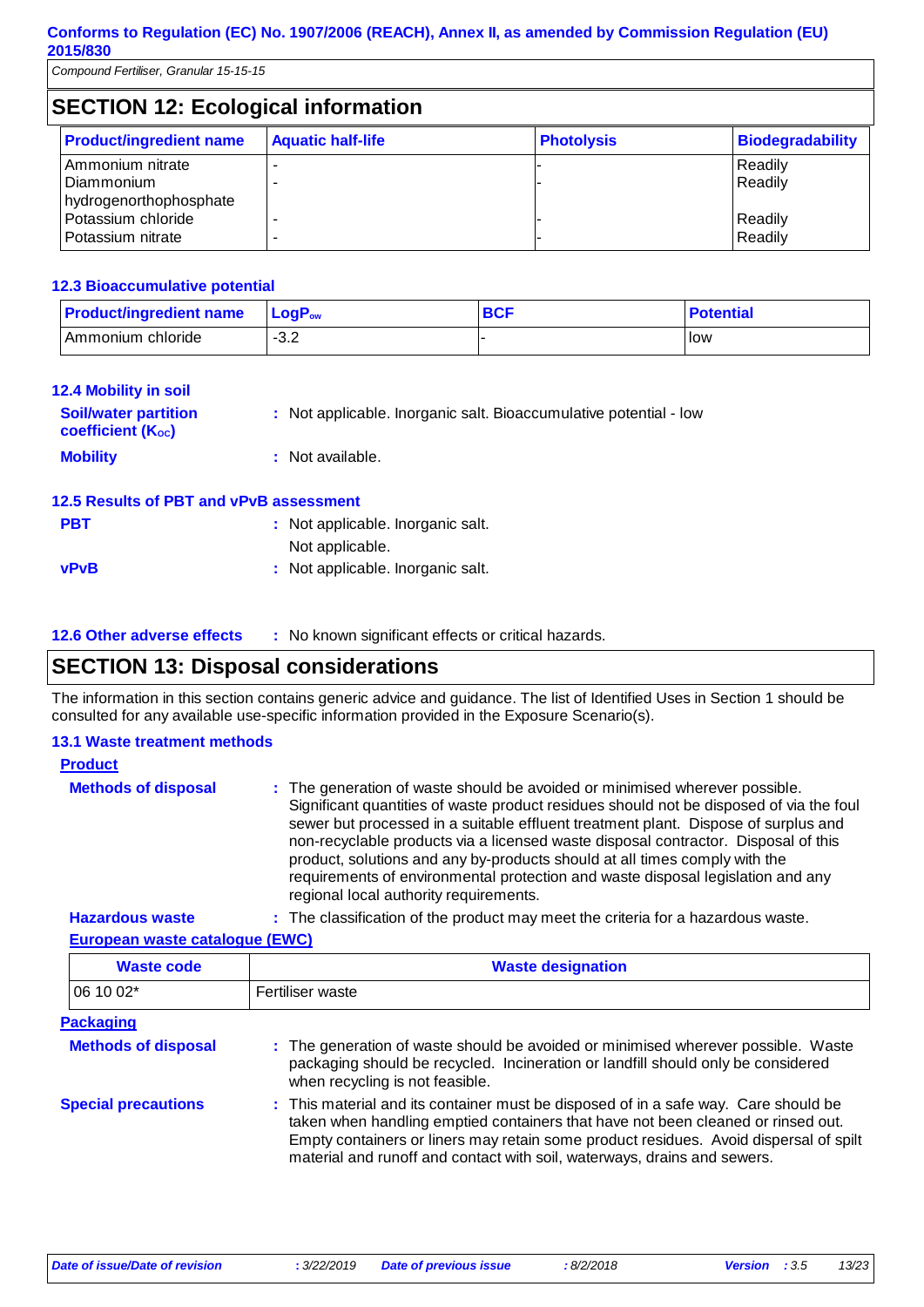*Compound Fertiliser, Granular 15-15-15*

# **SECTION 14: Transport information**

|                                           | <b>ADR/RID</b> | <b>ADN</b>     | <b>IMDG</b>    | <b>ICAO</b>    |
|-------------------------------------------|----------------|----------------|----------------|----------------|
| 14.1 UN number                            | Not regulated. | Not regulated. | Not regulated. | Not regulated. |
| 14.2 UN proper<br>shipping name           | $\blacksquare$ |                |                | -              |
| <b>14.3 Transport</b><br>hazard class(es) | ٠              |                |                | -              |
| 14.4 Packing group  -                     |                | ۰              |                | ۰              |
| 14.5<br><b>Environmental</b><br>hazards   | No.            | No.            | No.            | No.            |
| <b>Additional</b><br>information          | ۰              |                |                |                |

**14.6 Special precautions for user**

**Transport within user's premises:** always transport in closed containers that are **:** upright and secure. Ensure that persons transporting the product know what to do in the event of an accident or spillage.

#### **14.7 Transport in bulk according to Annex II of Marpol and the IBC Code**

## **SECTION 15: Regulatory information**

**Other EU regulations Annex XVII - Restrictions on the manufacture, placing on the market and use of certain dangerous substances, mixtures and articles** : Not applicable. **Europe inventory :** This material is listed or exempted. **International regulations 15.1 Safety, health and environmental regulations/legislation specific for the substance or mixture EU Regulation (EC) No. 1907/2006 (REACH) Annex XIV - List of substances subject to authorisation Substances of very high concern** None of the components are listed. **Seveso Directive** This product is not controlled under the Seveso III Directive. **Annex XIV** None of the components are listed. **Chemical Weapon Convention List Schedules I, II & III Chemicals Montreal Protocol (Annexes A, B, C, E)** Not listed. **Ozone depleting substances (1005/2009/EU)** Not listed. **Prior Informed Consent (PIC) (649/2012/EU)** Not listed. *Date of issue/Date of revision* **:** *3/22/2019 Date of previous issue : 8/2/2018 Version : 3.5 14/23*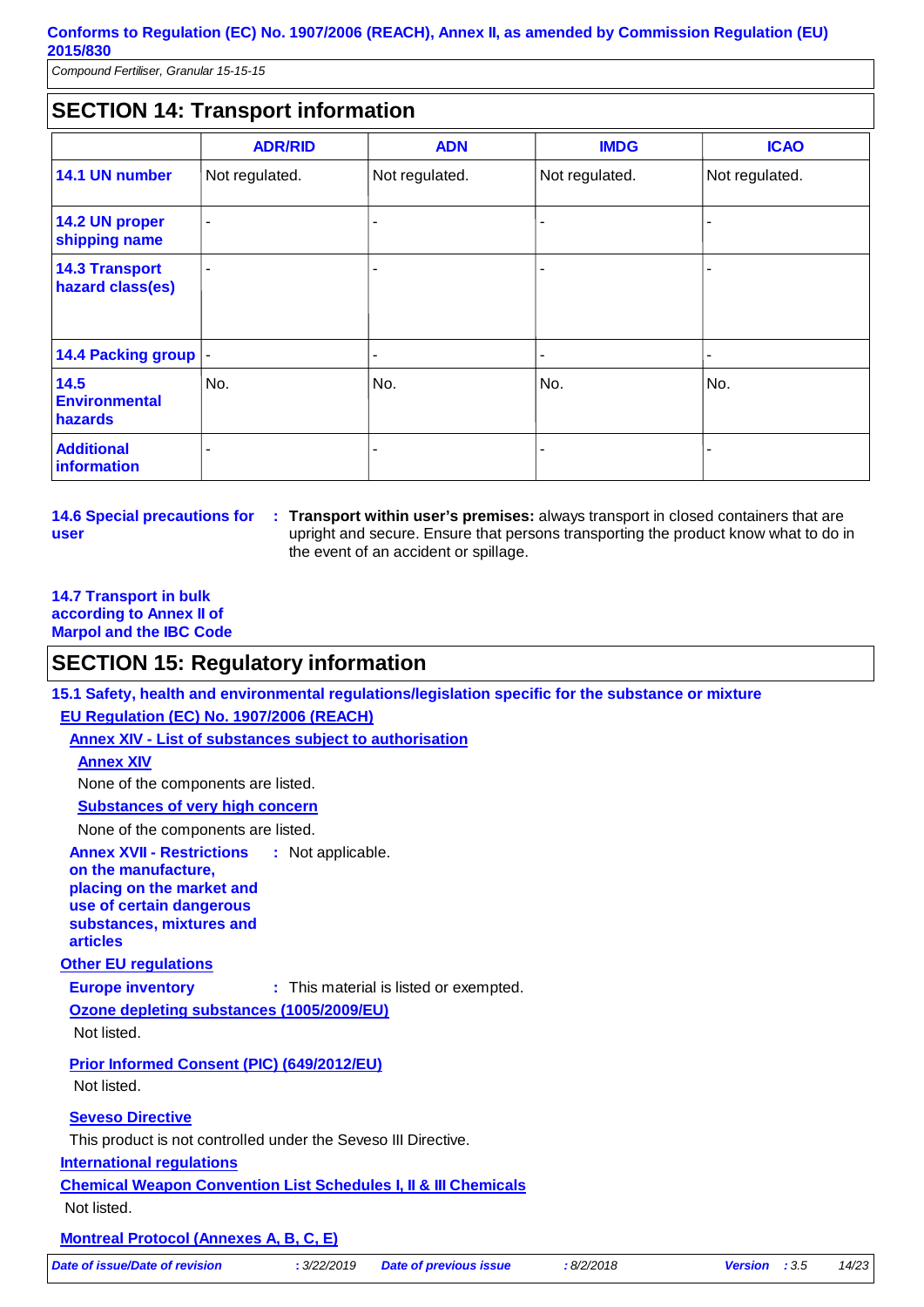*Compound Fertiliser, Granular 15-15-15*

# **SECTION 15: Regulatory information**

Not listed.

**Stockholm Convention on Persistent Organic Pollutants** Not listed.

**Rotterdam Convention on Prior Informed Consent (PIC)** Not listed.

#### **UNECE Aarhus Protocol on POPs and Heavy Metals**

Not listed.

| <b>International lists</b> |                                                                                                             |
|----------------------------|-------------------------------------------------------------------------------------------------------------|
| <b>National inventory</b>  |                                                                                                             |
| <b>Australia</b>           | : All components are listed or exempted.                                                                    |
| <b>Canada</b>              | : All components are listed or exempted.                                                                    |
| <b>China</b>               | : All components are listed or exempted.                                                                    |
| <b>Japan</b>               | : Japan inventory (ENCS): All components are listed or exempted.<br>Japan inventory (ISHL): Not determined. |
| <b>Malaysia</b>            | : All components are listed or exempted.                                                                    |
| <b>New Zealand</b>         | : All components are listed or exempted.                                                                    |
| <b>Philippines</b>         | : All components are listed or exempted.                                                                    |
| <b>Republic of Korea</b>   | : All components are listed or exempted.                                                                    |
| <b>Taiwan</b>              | : All components are listed or exempted.                                                                    |
| <b>Turkey</b>              | : Not determined.                                                                                           |
| <b>United States</b>       | : All components are listed or exempted.                                                                    |
| <b>5.2 Chemical safety</b> | Complete.                                                                                                   |

#### **15.2 Chemical safety assessment**

# **SECTION 16: Other information**

| Indicates information that has changed from previously issued version. |                                                                                                                                                                                                                                                                                                                                                                                                                                                                                                                                                                                                                                                                                                                                                                                                                                                                                                                                                                                                 |                               |           |                                 |
|------------------------------------------------------------------------|-------------------------------------------------------------------------------------------------------------------------------------------------------------------------------------------------------------------------------------------------------------------------------------------------------------------------------------------------------------------------------------------------------------------------------------------------------------------------------------------------------------------------------------------------------------------------------------------------------------------------------------------------------------------------------------------------------------------------------------------------------------------------------------------------------------------------------------------------------------------------------------------------------------------------------------------------------------------------------------------------|-------------------------------|-----------|---------------------------------|
|                                                                        | <b>Abbreviations and acronyms : ATE = Acute Toxicity Estimate</b><br>CLP = Classification, Labelling and Packaging Regulation [Regulation (EC) No.<br>1272/2008]<br>DMEL = Derived Minimal Effect Level<br>DNEL = Derived No Effect Level<br>EUH statement = CLP-specific Hazard statement<br>PBT = Persistent, Bioaccumulative and Toxic<br>PNEC = Predicted No Effect Concentration<br><b>RRN</b> = REACH Registration Number                                                                                                                                                                                                                                                                                                                                                                                                                                                                                                                                                                 |                               |           |                                 |
| <b>Key literature references</b><br>and sources for data               | vPvB = Very Persistent and Very Bioaccumulative<br>: REGULATION (EC) No 1907/2006 OF THE EUROPEAN PARLIAMENT AND OF<br>THE COUNCIL OF 18 DECEMBER 2006, with successive adaptations, amendments,<br>and corrigenda.<br>REGULATION (EC) No 1272/2008 OF THE EUROPEAN PARLIAMENT AND OF<br>THE COUNCIL OF 16 DECEMBER 2008, with successive adaptations, amendments,<br>and corrigenda.<br>ECHA, European Chemicals Agency, Classification and Labelling Database<br>DIRECTIVE 2012/18/EU OF THE EUROPEAN PARLIAMENT AND OF THE<br>COUNCIL OF 4 JULY 2012 on the control of major-accident hazards involving<br>dangerous substances<br>European Agreement concerning the International Carriage of Dangerous Goods by<br>Road (ADR), latest revision.<br>Directive 2008/68/EC of the European Parliament and of the Council of 24<br>September 2008 on the inland transport of dangerous goods, with successive<br>amendments.<br>REGULATION (EC) No 2003/2003 OF THE EUROPEAN PARLIAMENT AND OF |                               |           |                                 |
| Date of issue/Date of revision                                         | : 3/22/2019                                                                                                                                                                                                                                                                                                                                                                                                                                                                                                                                                                                                                                                                                                                                                                                                                                                                                                                                                                                     | <b>Date of previous issue</b> | :8/2/2018 | 15/23<br><b>Version</b> : $3.5$ |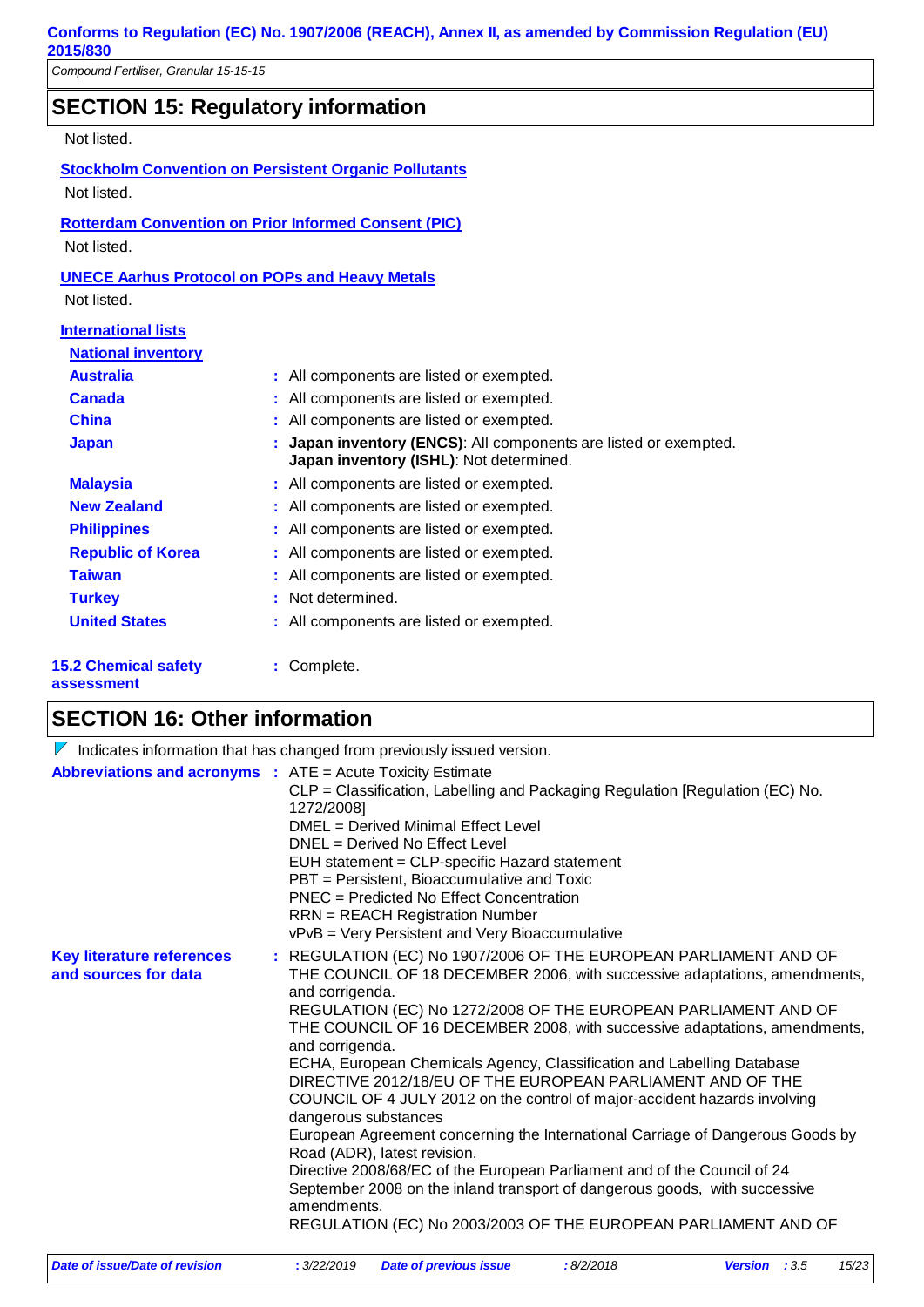| <b>SECTION 16: Other information</b> |                                                                                                                               |
|--------------------------------------|-------------------------------------------------------------------------------------------------------------------------------|
|                                      | THE COUNCIL OF 13 OCTOBER 2003 RELATING TO FERTILISERS, with<br>successive adaptations, amendments, and corrigenda.           |
|                                      | American Conference of Governmental Industrial Hygienists, Threshold Limit Values<br>for Chemical Substances, latest edition. |
|                                      | Corrosion Data Survey, Sixth Edition, 1985, National Association of Corrosion<br>Engineers                                    |
|                                      | ERG 2016 Emergency Response Guidebook                                                                                         |
|                                      | IARC Monographs on the Evaluation of Carcinogenic Risks to Humans.                                                            |
|                                      | The Fertilizer Institute, Toxicity Testing Results, March 2003                                                                |
|                                      | Substance Information Exchange Forum Database                                                                                 |
|                                      | Procedure used to derive the classification according to Regulation (EC) No. 1272/2008 [CLP/GHS]                              |

| <b>Classification</b> | <b>Justification</b> |
|-----------------------|----------------------|
| Eye Irrit. 2, H319    | l Calculation method |

#### **Full text of abbreviated H statements**

| H272         | May intensify fire; oxidiser.                           |
|--------------|---------------------------------------------------------|
| H302<br>H319 | Harmful if swallowed.<br>Causes serious eye irritation. |
| H400         | Very toxic to aquatic life.                             |
| H410         | Very toxic to aquatic life with long lasting effects.   |

#### **Full text of classifications [CLP/GHS]**

| Acute Tox. 4, H302<br>Aquatic Acute 1, H400<br>Aquatic Chronic 1, H410<br>Eye Irrit. 2, H319 | ACUTE TOXICITY (oral) - Category 4<br><b>I ACUTE AQUATIC HAZARD - Category 1</b><br>LONG-TERM AQUATIC HAZARD - Category 1<br>SERIOUS EYE DAMAGE/EYE IRRITATION - Category 2 |
|----------------------------------------------------------------------------------------------|-----------------------------------------------------------------------------------------------------------------------------------------------------------------------------|
| Ox. Sol. 3, H272                                                                             | OXIDISING SOLIDS - Category 3                                                                                                                                               |
|                                                                                              |                                                                                                                                                                             |

| Date of issue/Date of   | : 3/22/2019 |
|-------------------------|-------------|
| revision                |             |
| Date of previous issue  | : 8/2/2018  |
| <b>Version</b>          | : 3.5       |
| <b>Notice to reader</b> |             |

#### **DISCLAIMER AND LIMITATION OF LIABILITY**

**The information and recommendations contained in this Safety Data Sheet ("SDS") relate only to the specific material referred to herein (the "Material") and do not relate to the use of such Material in combination with any other material or process. The information and recommendations contained herein are believed to be current and correct as of the date of this SDS. HOWEVER, THE INFORMATION AND RECOMMENDATIONS ARE PRESENTED WITHOUT WARRANTY, REPRESENTATION OR LICENSE OF ANY KIND, EXPRESS OR IMPLIED, WITH RESPECT TO THEIR ACCURACY, CORRECTNESS OR COMPLETENESS, AND THE SELLER, SUPPLIER AND MANUFACTURER OF THE MATERIAL AND THEIR RESPECTIVE AFFILIATES (COLLECTIVELY, THE "SUPPLIER") DISCLAIM ALL LIABILITY FOR RELIANCE ON SUCH INFORMATION AND RECOMMENDATIONS. This SDS is not a guarantee of safety. A buyer or user of the Material (a "Recipient") is responsible for ensuring that it has all current information necessary to safely use the Material for its specific purpose.**

**FURTHERMORE, THE RECIPIENT ASSUMES ALL RISK IN CONNECTION WITH THE USE OF THE MATERIAL. THE RECIPIENT ASSUMES ALL RESPONSIBILITY FOR ENSURING THE MATERIAL IS USED IN A SAFE MANNER IN COMPLIANCE WITH APPLICABLE ENVIRONMENTAL, HEALTH, SAFETY AND SECURITY LAWS, POLICIES AND GUIDELINES. THE SUPPLIER DOES NOT WARRANT THE MERCHANTABILITY OF THE MATERIAL OR THE FITNESS OF THE MATERIAL FOR ANY PARTICULAR USE AND ASSUMES NO RESPONSIBILITY FOR INJURY OR DAMAGE CAUSED DIRECTLY OR INDIRECTLY BY OR RELATED TO THE USE OF THE MATERIAL.**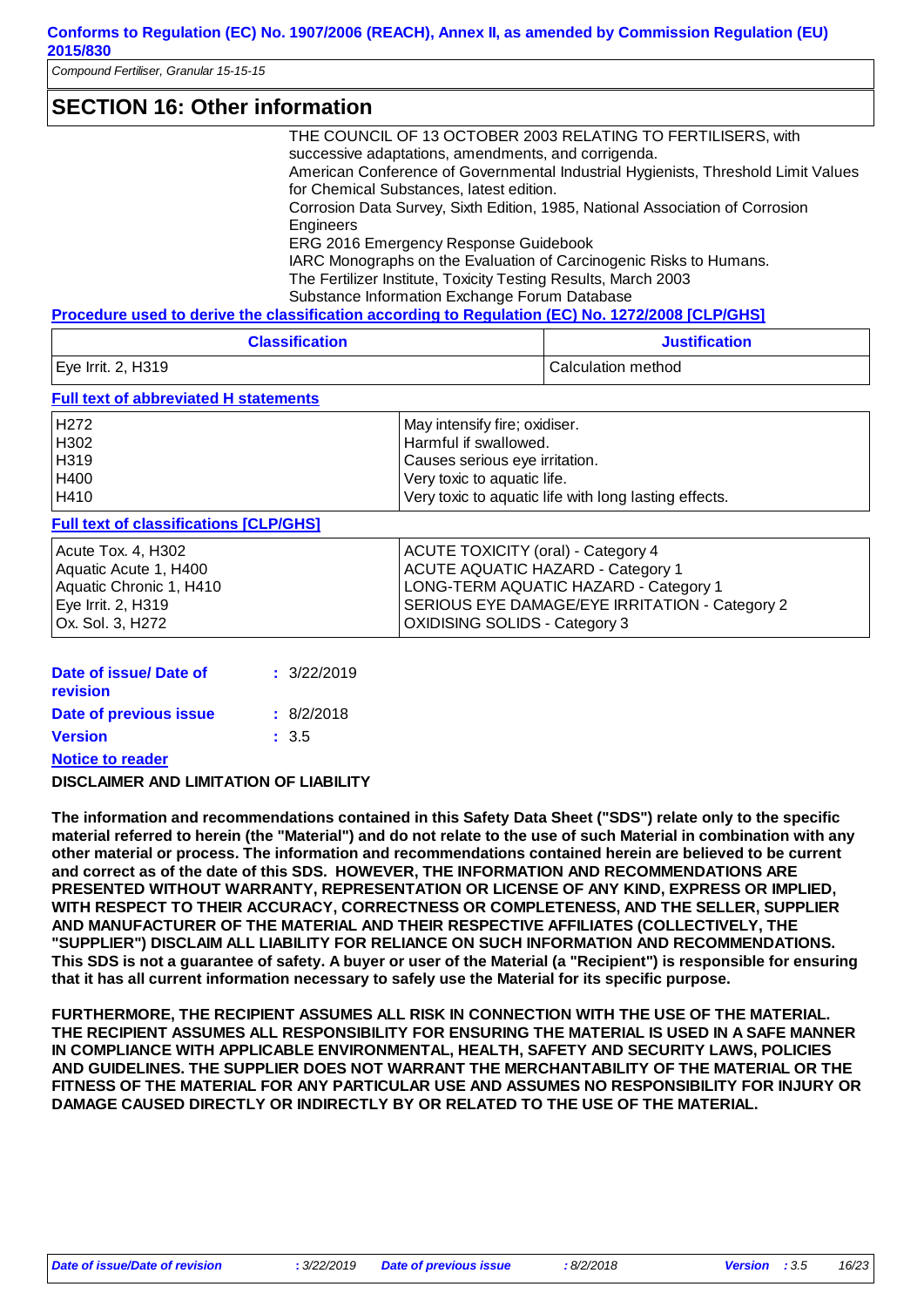# **Annex to the extended Safety Data Sheet (eSDS)**

| <b>Industrial</b> |  |
|-------------------|--|
|                   |  |

| <b>Product definition</b>                                                                         | : Multi-constituent substance                                                                                                                                                                                                                                                                                                                                                                                                                                                                                      |
|---------------------------------------------------------------------------------------------------|--------------------------------------------------------------------------------------------------------------------------------------------------------------------------------------------------------------------------------------------------------------------------------------------------------------------------------------------------------------------------------------------------------------------------------------------------------------------------------------------------------------------|
| <b>Identification of the substance or mixture</b>                                                 |                                                                                                                                                                                                                                                                                                                                                                                                                                                                                                                    |
| Code                                                                                              | $: 3242 - 27972$                                                                                                                                                                                                                                                                                                                                                                                                                                                                                                   |
| <b>Product name</b>                                                                               | : Compound fertiliser, granular, 15-15-15                                                                                                                                                                                                                                                                                                                                                                                                                                                                          |
| <b>Section 1 - Title</b>                                                                          |                                                                                                                                                                                                                                                                                                                                                                                                                                                                                                                    |
| <b>Short title of the exposure</b><br>scenario                                                    | : Agrium AN NPK ES for Workers                                                                                                                                                                                                                                                                                                                                                                                                                                                                                     |
| <b>List of use descriptors</b>                                                                    | : Identified use name: Industrial use for the formulation of preparations, intermediate<br>use, and end use in industrial settings.<br>Process Category: PROC08a, PROC08b, PROC09, PROC26<br>Substance supplied to that use in form of: As such<br>Sector of end use: SU01, SU03<br>Subsequent service life relevant for that use: No.<br>Environmental Release Category: ERC02, ERC08b<br>Market sector by type of chemical product: PC12<br>Article category related to subsequent service life: Not applicable. |
| <b>Environmental contributing</b><br>scenarios                                                    | Not applicable.<br>÷.                                                                                                                                                                                                                                                                                                                                                                                                                                                                                              |
| <b>Health Contributing</b><br>scenarios                                                           | Bulk transfers - PROC08a, PROC08b, PROC09, PROC26<br>Clean-down and maintenance of equipment - PROC08a, PROC08b, PROC09,<br>PROC <sub>26</sub><br>Product packaging - PROC09<br>Storage - PROC26                                                                                                                                                                                                                                                                                                                   |
| <b>Number of the ES</b><br><b>Processes and activities</b><br>covered by the exposure<br>scenario | $\therefore$ 1<br>: Applicable to all identified Process Categories.<br>An environmental assessment has not been done as the substance does not meet<br>the criteria for being classified as dangerous for the environment.                                                                                                                                                                                                                                                                                        |

# **Section 2 - Exposure controls**

| Contributing exposure scenario controlling environmental exposure for 1: Not applicable.<br>Not applicable. Not classified as dangerous to the environment. |                                                       |  |
|-------------------------------------------------------------------------------------------------------------------------------------------------------------|-------------------------------------------------------|--|
| Contributing exposure scenario controlling worker exposure for 1: Bulk transfers                                                                            |                                                       |  |
| <b>Product Characteristics</b>                                                                                                                              | : Solid, low dustiness.                               |  |
| <b>Concentration of</b><br>substance in mixture or<br>article                                                                                               | Covers percentage substance in the product up to 100% |  |
| <b>Physical state</b>                                                                                                                                       | $\cdot$ Solid beads.                                  |  |
| <b>Dust</b>                                                                                                                                                 | : Solid, low dustiness.                               |  |
| <b>Amounts used</b>                                                                                                                                         | : Variable, from day to day.                          |  |
| <b>Frequency and duration of</b><br><b>use</b>                                                                                                              | : Use duration $(h/d)$ : >4                           |  |
| <b>Human factors not</b><br>influenced by risk<br>management                                                                                                | : Not applicable.                                     |  |
| <b>Other operational</b><br>conditions affecting worker<br>exposure                                                                                         | Indoor or outdoor use Amounts used                    |  |
| Area of use:                                                                                                                                                | Indoor and outdoor use.<br>٠.                         |  |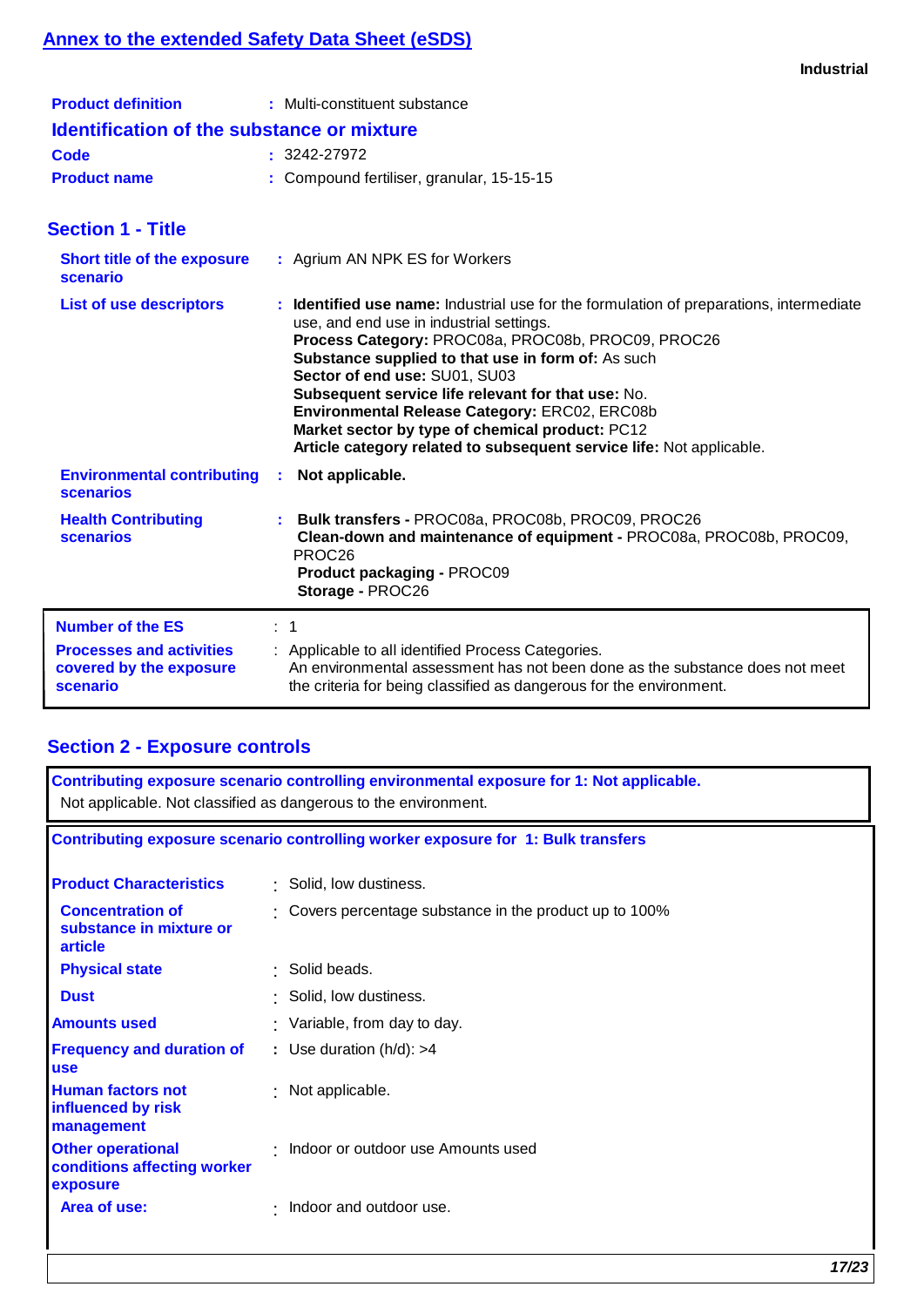| <b>Compound Fertiliser, Granular, 15-15-15</b>                                                         |                                                                                                                                                                                                                                                                                                                      | <b>Agrium AN NPK ES for Workers</b> |
|--------------------------------------------------------------------------------------------------------|----------------------------------------------------------------------------------------------------------------------------------------------------------------------------------------------------------------------------------------------------------------------------------------------------------------------|-------------------------------------|
| <b>Technical conditions and</b><br>measures at process level<br>(source) to prevent release            | : Not applicable.                                                                                                                                                                                                                                                                                                    |                                     |
| <b>Process control/change</b><br>measures                                                              | : Not applicable.                                                                                                                                                                                                                                                                                                    |                                     |
| <b>Technical conditions and</b><br>measures to control<br>dispersion from source<br>towards the worker | : Use appropriate containment to avoid environmental contamination. Provide<br>enhanced general ventilation by mechanical means.                                                                                                                                                                                     |                                     |
| <b>Engineering controls</b>                                                                            | · Natural ventilation is from doors, windows etc. Controlled ventilation means air is<br>supplied or removed by a powered fan.                                                                                                                                                                                       |                                     |
| <b>Ventilation control</b><br>measures                                                                 | : Provide adequate ventilation and, if possible, use or install internal exhaust systems.                                                                                                                                                                                                                            |                                     |
| <b>Organisational measures to</b><br>prevent/limit releases,<br>dispersion and exposure                | : Not applicable.                                                                                                                                                                                                                                                                                                    |                                     |
|                                                                                                        | Conditions and measures related to personal protection, hygiene and health evaluation                                                                                                                                                                                                                                |                                     |
| <b>Advice on general</b><br>occupational hygiene                                                       | : A washing facility or water for eye and skin cleaning purposes should be present.<br>Brush off contaminated clothing.<br>Ensure good industrial hygiene.<br>Provide eye shower and mark its location conspicuously.                                                                                                |                                     |
| <b>Personal protection</b>                                                                             | If operating conditions cause high dust concentrations to be produced, use dust<br>goggles.                                                                                                                                                                                                                          |                                     |
| <b>Respiratory protection</b>                                                                          | : If ventilation is inadequate, use respirator that will protect against dust/mist.                                                                                                                                                                                                                                  |                                     |
|                                                                                                        | Contributing exposure scenario controlling worker exposure for 2: Clean-down and maintenance of equipment                                                                                                                                                                                                            |                                     |
| <b>Product Characteristics</b>                                                                         | : Solid, low dustiness.                                                                                                                                                                                                                                                                                              |                                     |
| <b>Concentration of</b><br>substance in mixture or<br>article                                          | Covers percentage substance in the product up to 100%                                                                                                                                                                                                                                                                |                                     |
| <b>Physical state</b>                                                                                  | : Solid beads.                                                                                                                                                                                                                                                                                                       |                                     |
| <b>Dust</b>                                                                                            | : Solid, low dustiness.                                                                                                                                                                                                                                                                                              |                                     |
| <b>Amounts used</b>                                                                                    | : Not applicable.                                                                                                                                                                                                                                                                                                    |                                     |
| <b>Frequency and duration of</b><br><b>use</b>                                                         | : Use duration $(h/d)$ : >4                                                                                                                                                                                                                                                                                          |                                     |
| <b>Human factors not</b><br>influenced by risk<br>management                                           | : Not applicable.                                                                                                                                                                                                                                                                                                    |                                     |
| <b>Other operational</b><br>conditions affecting worker<br>exposure                                    | Indoor or outdoor use                                                                                                                                                                                                                                                                                                |                                     |
| Area of use:                                                                                           | . Indoor and outdoor use.                                                                                                                                                                                                                                                                                            |                                     |
| <b>Technical conditions and</b><br>measures at process level<br>(source) to prevent release            | : Restrict access while emptying or maintaining the unit.<br>Natural ventilation is from doors, windows etc. Controlled ventilation means air is<br>supplied or removed by a powered fan.<br>Since the emptied containers retain product residue, follow product insert warnings<br>even after container is emptied. |                                     |
| <b>Process control/change</b><br>measures                                                              | : These controls may include segregation of areas, access only to authorised persons,<br>permit to work systems, confined space working procedures, and hazard awareness<br>training.                                                                                                                                |                                     |
| <b>Technical conditions and</b><br>measures to control<br>dispersion from source<br>towards the worker | Natural ventilation is from doors, windows etc. Controlled ventilation means air is<br>supplied or removed by a powered fan.                                                                                                                                                                                         |                                     |
| <b>Engineering controls</b>                                                                            | Natural ventilation is from doors, windows etc. Controlled ventilation means air is<br>supplied or removed by a powered fan.                                                                                                                                                                                         |                                     |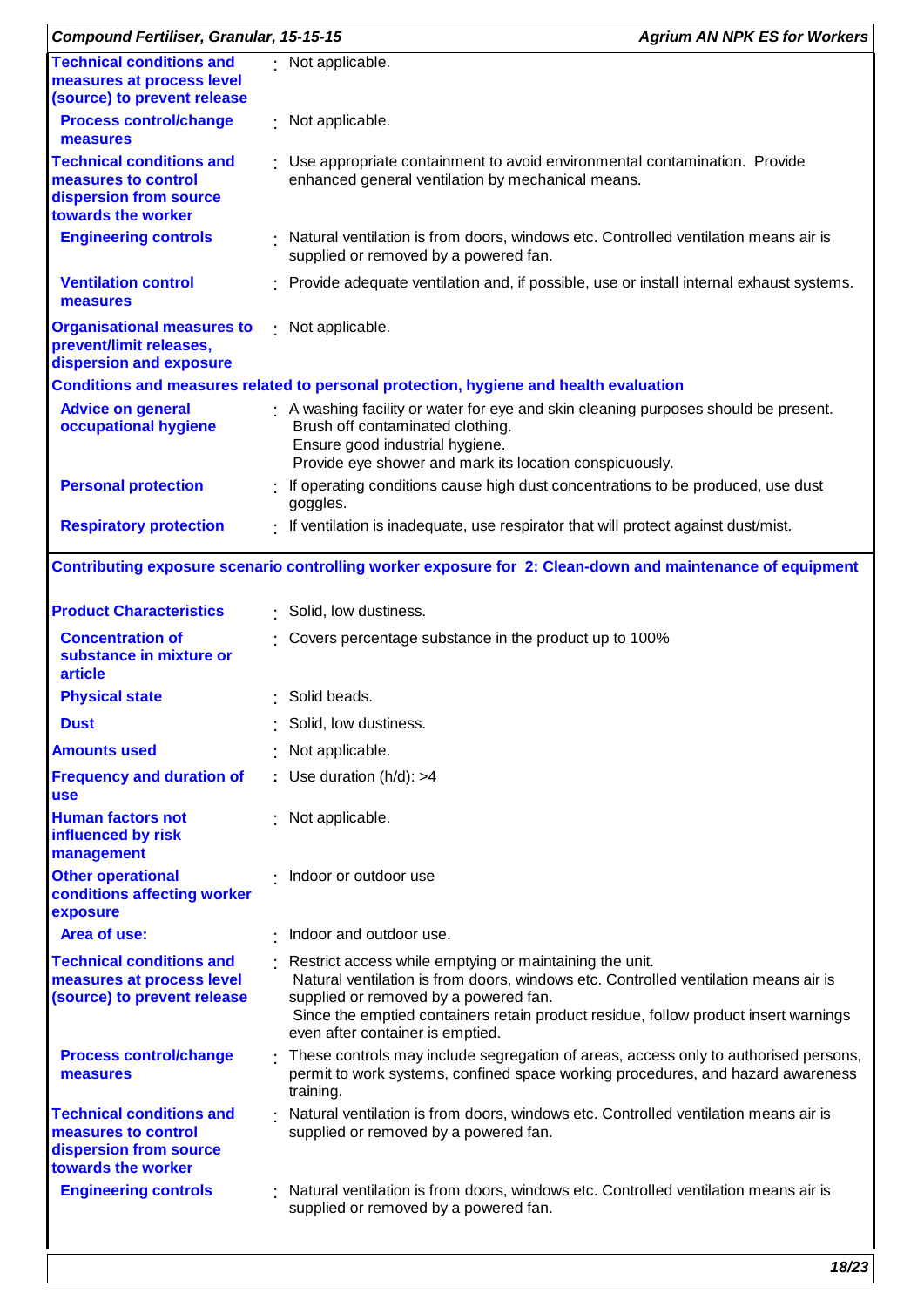| <b>Compound Fertiliser, Granular, 15-15-15</b>                                                         |                                                                                                                                                                                                                                                                             | <b>Agrium AN NPK ES for Workers</b> |
|--------------------------------------------------------------------------------------------------------|-----------------------------------------------------------------------------------------------------------------------------------------------------------------------------------------------------------------------------------------------------------------------------|-------------------------------------|
| <b>Ventilation control</b><br>measures                                                                 | : Provide adequate ventilation and, if possible, use or install internal exhaust systems.                                                                                                                                                                                   |                                     |
| <b>Organisational measures to</b><br>prevent/limit releases,<br>dispersion and exposure                | : Not applicable.                                                                                                                                                                                                                                                           |                                     |
|                                                                                                        | Conditions and measures related to personal protection, hygiene and health evaluation                                                                                                                                                                                       |                                     |
| <b>Advice on general</b><br>occupational hygiene                                                       | A washing facility or water for eye and skin cleaning purposes should be present.<br>Brush off contaminated clothing. Pay attention to good general hygiene and<br>housekeeping. Provide eye shower and mark its location conspicuously. When using<br>do not eat or drink. |                                     |
| <b>Personal protection</b>                                                                             | If operating conditions cause high dust concentrations to be produced, use dust<br>goggles.                                                                                                                                                                                 |                                     |
| <b>Respiratory protection</b>                                                                          | If ventilation is inadequate, use respirator that will protect against dust/mist.                                                                                                                                                                                           |                                     |
|                                                                                                        | Contributing exposure scenario controlling worker exposure for 3: Product packaging                                                                                                                                                                                         |                                     |
| <b>Product Characteristics</b>                                                                         | : Solid, low dustiness.                                                                                                                                                                                                                                                     |                                     |
| <b>Concentration of</b><br>substance in mixture or<br>article                                          | Covers percentage substance in the product up to 100%                                                                                                                                                                                                                       |                                     |
| <b>Physical state</b>                                                                                  | · Solid beads.                                                                                                                                                                                                                                                              |                                     |
| <b>Dust</b>                                                                                            | Solid, low dustiness.                                                                                                                                                                                                                                                       |                                     |
| <b>Amounts used</b>                                                                                    | Not applicable.                                                                                                                                                                                                                                                             |                                     |
| <b>Frequency and duration of</b><br><b>use</b>                                                         | : Use duration $(h/d)$ : >4                                                                                                                                                                                                                                                 |                                     |
| <b>Human factors not</b><br>influenced by risk<br>management                                           | : Not applicable.                                                                                                                                                                                                                                                           |                                     |
| <b>Other operational</b><br>conditions affecting worker<br>exposure                                    | : Indoor use                                                                                                                                                                                                                                                                |                                     |
| Area of use:                                                                                           | Indoor                                                                                                                                                                                                                                                                      |                                     |
| <b>Technical conditions and</b><br>measures at process level<br>(source) to prevent release            | : Not applicable.                                                                                                                                                                                                                                                           |                                     |
| <b>Process control/change</b><br>measures                                                              | : Not applicable.                                                                                                                                                                                                                                                           |                                     |
| <b>Technical conditions and</b><br>measures to control<br>dispersion from source<br>towards the worker | . Ensure the area is organised, well lit and ventilated with enough space to deal with<br>spills easily.                                                                                                                                                                    |                                     |
| <b>Engineering controls</b>                                                                            | Natural ventilation is from doors, windows etc. Controlled ventilation means air is<br>supplied or removed by a powered fan.                                                                                                                                                |                                     |
| <b>Ventilation control</b><br>measures                                                                 | : Ensure sufficient ventilation when re-packing damaged packages. Only use product<br>in a well-ventilated area.                                                                                                                                                            |                                     |
| <b>Organisational measures to</b><br>prevent/limit releases,                                           | : Not applicable.                                                                                                                                                                                                                                                           |                                     |
| dispersion and exposure                                                                                | Conditions and measures related to personal protection, hygiene and health evaluation                                                                                                                                                                                       |                                     |
| <b>Advice on general</b>                                                                               | : A washing facility or water for eye and skin cleaning purposes should be present.                                                                                                                                                                                         |                                     |
| occupational hygiene                                                                                   | Brush off contaminated clothing. When using do not eat or drink.                                                                                                                                                                                                            |                                     |
| <b>Personal protection</b>                                                                             | If operating conditions cause high dust concentrations to be produced, use dust<br>goggles.                                                                                                                                                                                 |                                     |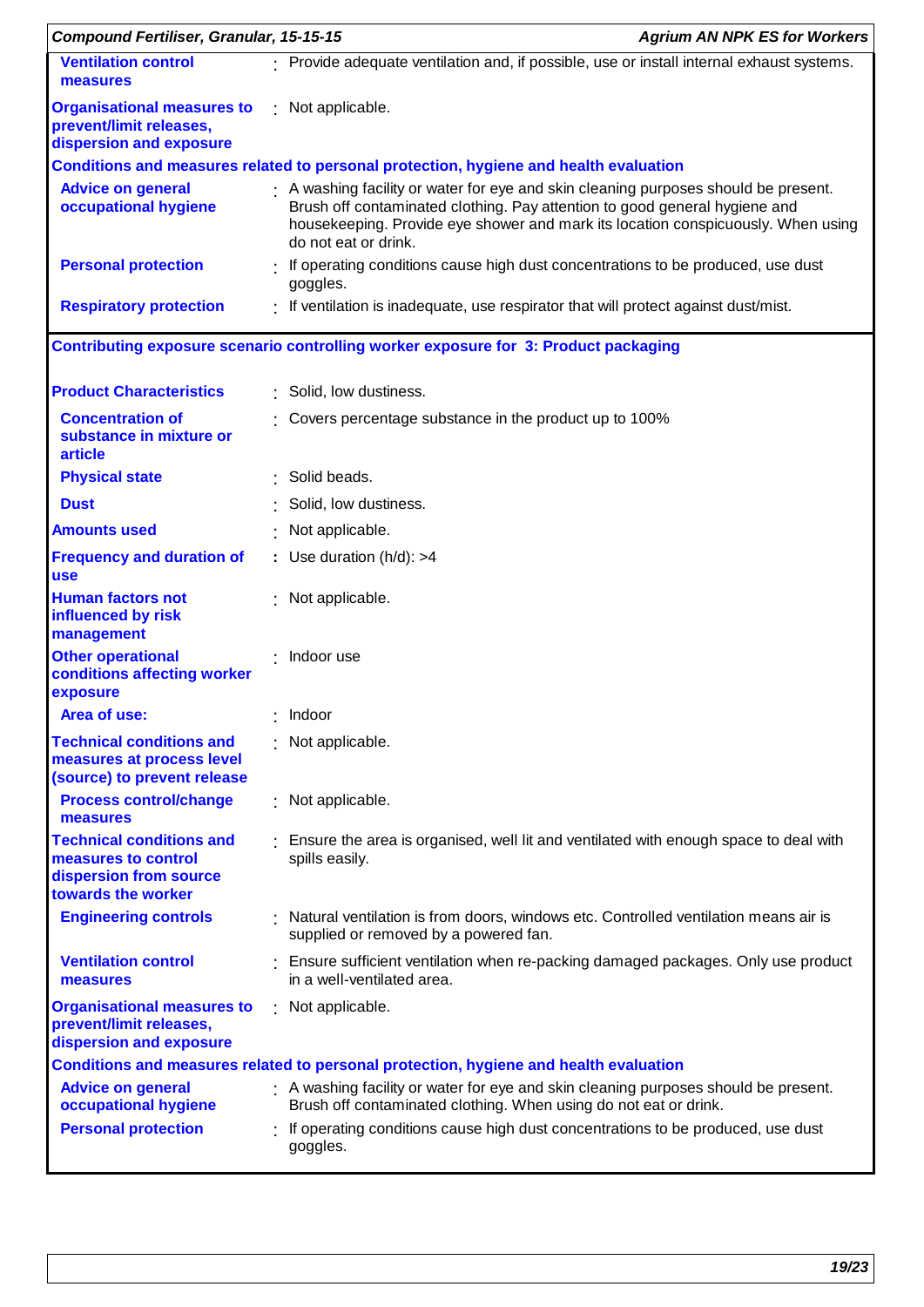| <b>Compound Fertiliser, Granular, 15-15-15</b>                                                         |                                                                           |                                                                                                                                  | <b>Agrium AN NPK ES for Workers</b> |
|--------------------------------------------------------------------------------------------------------|---------------------------------------------------------------------------|----------------------------------------------------------------------------------------------------------------------------------|-------------------------------------|
|                                                                                                        | Contributing exposure scenario controlling worker exposure for 4: Storage |                                                                                                                                  |                                     |
| <b>Product Characteristics</b>                                                                         |                                                                           | : Solid, low dustiness.                                                                                                          |                                     |
| <b>Concentration of</b><br>substance in mixture or<br>article                                          |                                                                           | : Covers percentage substance in the product up to 100%                                                                          |                                     |
| <b>Physical state</b>                                                                                  |                                                                           | : Solid beads.                                                                                                                   |                                     |
| <b>Dust</b>                                                                                            |                                                                           | Solid, low dustiness.                                                                                                            |                                     |
| <b>Amounts used</b>                                                                                    |                                                                           | Not applicable.                                                                                                                  |                                     |
| <b>Frequency and duration of</b><br><b>use</b>                                                         |                                                                           | : Use duration $(h/d)$ : >4                                                                                                      |                                     |
| <b>Human factors not</b><br>influenced by risk<br>management                                           |                                                                           | : Not applicable.                                                                                                                |                                     |
| <b>Other operational</b><br>conditions affecting worker<br>exposure                                    |                                                                           | $\cdot$ Indoor use                                                                                                               |                                     |
| Area of use:                                                                                           |                                                                           | $\cdot$ Indoor                                                                                                                   |                                     |
| <b>Technical conditions and</b><br>measures at process level<br>(source) to prevent release            |                                                                           | : Not applicable.                                                                                                                |                                     |
| <b>Process control/change</b><br>measures                                                              |                                                                           | : Not applicable.                                                                                                                |                                     |
| <b>Technical conditions and</b><br>measures to control<br>dispersion from source<br>towards the worker |                                                                           | : Use appropriate containment to avoid environmental contamination. Provide<br>enhanced general ventilation by mechanical means. |                                     |
| <b>Engineering controls</b>                                                                            |                                                                           | : Natural ventilation is from doors, windows etc. Controlled ventilation means air is<br>supplied or removed by a powered fan.   |                                     |
| <b>Ventilation control</b><br>measures                                                                 |                                                                           | : Provide adequate ventilation and, if possible, use or install internal exhaust systems.                                        |                                     |
| <b>Organisational measures to</b><br>prevent/limit releases,<br>dispersion and exposure                |                                                                           | : Not applicable.                                                                                                                |                                     |
|                                                                                                        |                                                                           | Conditions and measures related to personal protection, hygiene and health evaluation                                            |                                     |
| <b>Personal protection</b>                                                                             |                                                                           | : If operating conditions cause high dust concentrations to be produced, use dust<br>goggles.                                    |                                     |

# **Section 3 - Exposure estimation and reference to its source**

| <b>Website:</b>                              | : Qualitative approach used to conclude safe use.                                                                             |  |  |
|----------------------------------------------|-------------------------------------------------------------------------------------------------------------------------------|--|--|
|                                              | Exposure estimation and reference to its source - Environment: 2: Not applicable.                                             |  |  |
| <b>Exposure assessment</b><br>(environment): | : Qualitative approach used to conclude safe use.                                                                             |  |  |
| <b>Exposure estimation</b>                   | : Not available.                                                                                                              |  |  |
|                                              | <b>Exposure estimation and reference to its source - Workers:1: Bulk transfers</b>                                            |  |  |
| <b>Exposure assessment</b><br>(human):       | : Qualitative approach used to conclude safe use.                                                                             |  |  |
| <b>Exposure estimation</b>                   | : Estimated workplace exposures are not expected to exceed DNELs when the<br>identified risk management measures are adopted. |  |  |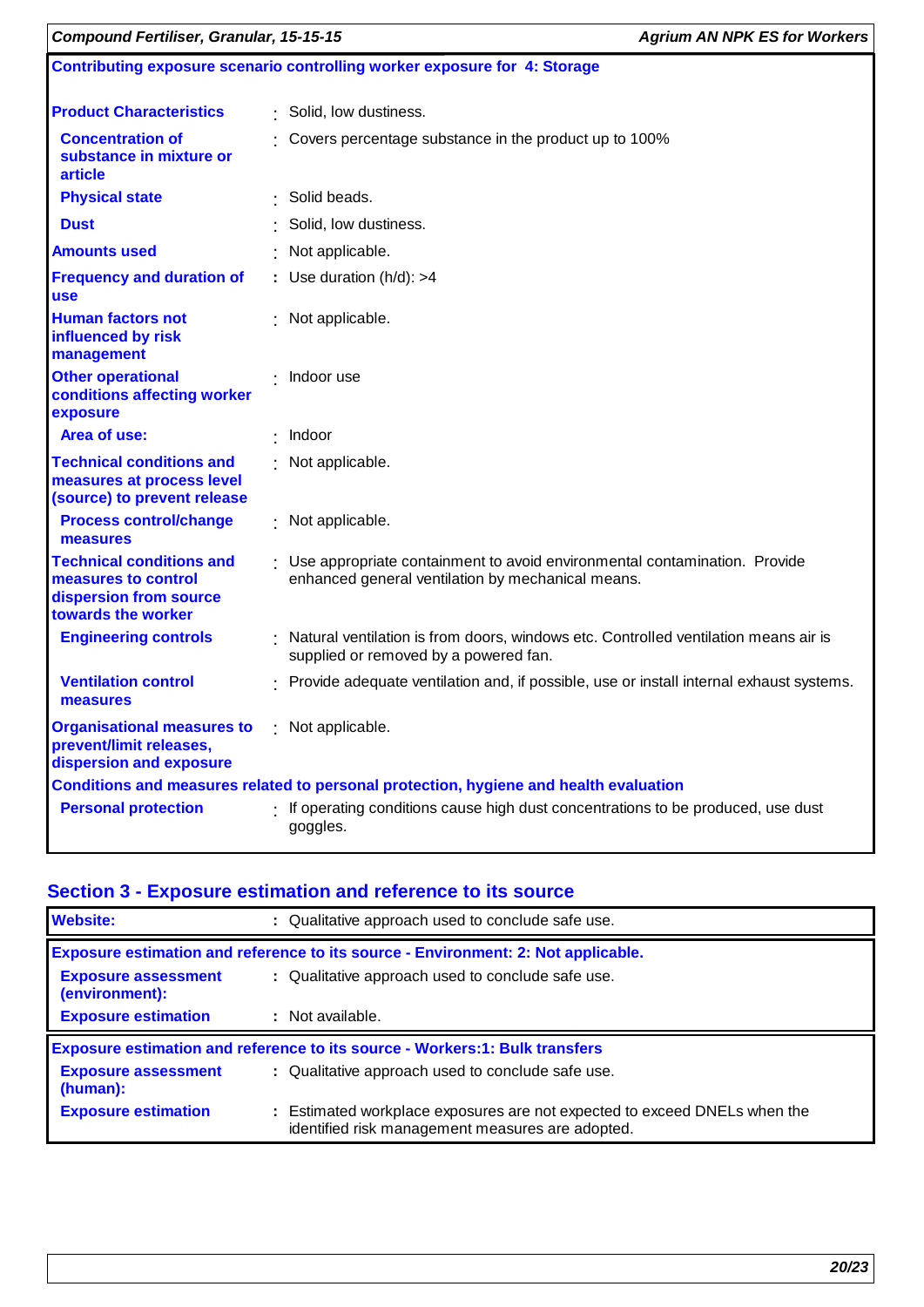| <b>Compound Fertiliser, Granular, 15-15-15</b>                                        |                                                                                                                               | <b>Agrium AN NPK ES for Workers</b> |
|---------------------------------------------------------------------------------------|-------------------------------------------------------------------------------------------------------------------------------|-------------------------------------|
|                                                                                       | Exposure estimation and reference to its source - Workers:3: Clean-down and maintenance of equipment                          |                                     |
| <b>Exposure assessment</b><br>(human):                                                | : Qualitative approach used to conclude safe use.                                                                             |                                     |
| <b>Exposure estimation</b>                                                            | : Estimated workplace exposures are not expected to exceed DNELs when the<br>identified risk management measures are adopted. |                                     |
| <b>Exposure estimation and reference to its source - Workers:4: Product packaging</b> |                                                                                                                               |                                     |
| <b>Exposure assessment</b><br>(human):                                                | : Qualitative approach used to conclude safe use.                                                                             |                                     |
| <b>Exposure estimation</b>                                                            | : Estimated workplace exposures are not expected to exceed DNELs when the<br>identified risk management measures are adopted. |                                     |
| <b>Exposure estimation and reference to its source - Workers: 5: Storage</b>          |                                                                                                                               |                                     |
| <b>Exposure assessment</b><br>(human):                                                | : Qualitative approach used to conclude safe use.                                                                             |                                     |
| <b>Exposure estimation</b>                                                            | : Estimated workplace exposures are not expected to exceed DNELs when the<br>identified risk management measures are adopted. |                                     |

### **Section 4 - Guidance to Downstream User to evaluate if he works inside the boundaries set by the ES**

| <b>Environment</b> | : No additional risk management measures required.                                                                                                                                               |
|--------------------|--------------------------------------------------------------------------------------------------------------------------------------------------------------------------------------------------|
| <b>Health</b>      | . Guidance is based on assumed operating conditions which may not be applicable to<br>all sites; thus, scaling may be necessary to define appropriate site-specific risk<br>management measures. |

# **Additional good practice advice beyond the REACH CSA**

| <b>IEnvironment</b> | • Use containment as appropriate. Good hygiene practices and housekeeping<br>measures |
|---------------------|---------------------------------------------------------------------------------------|
| <b>Health</b>       | Not available.                                                                        |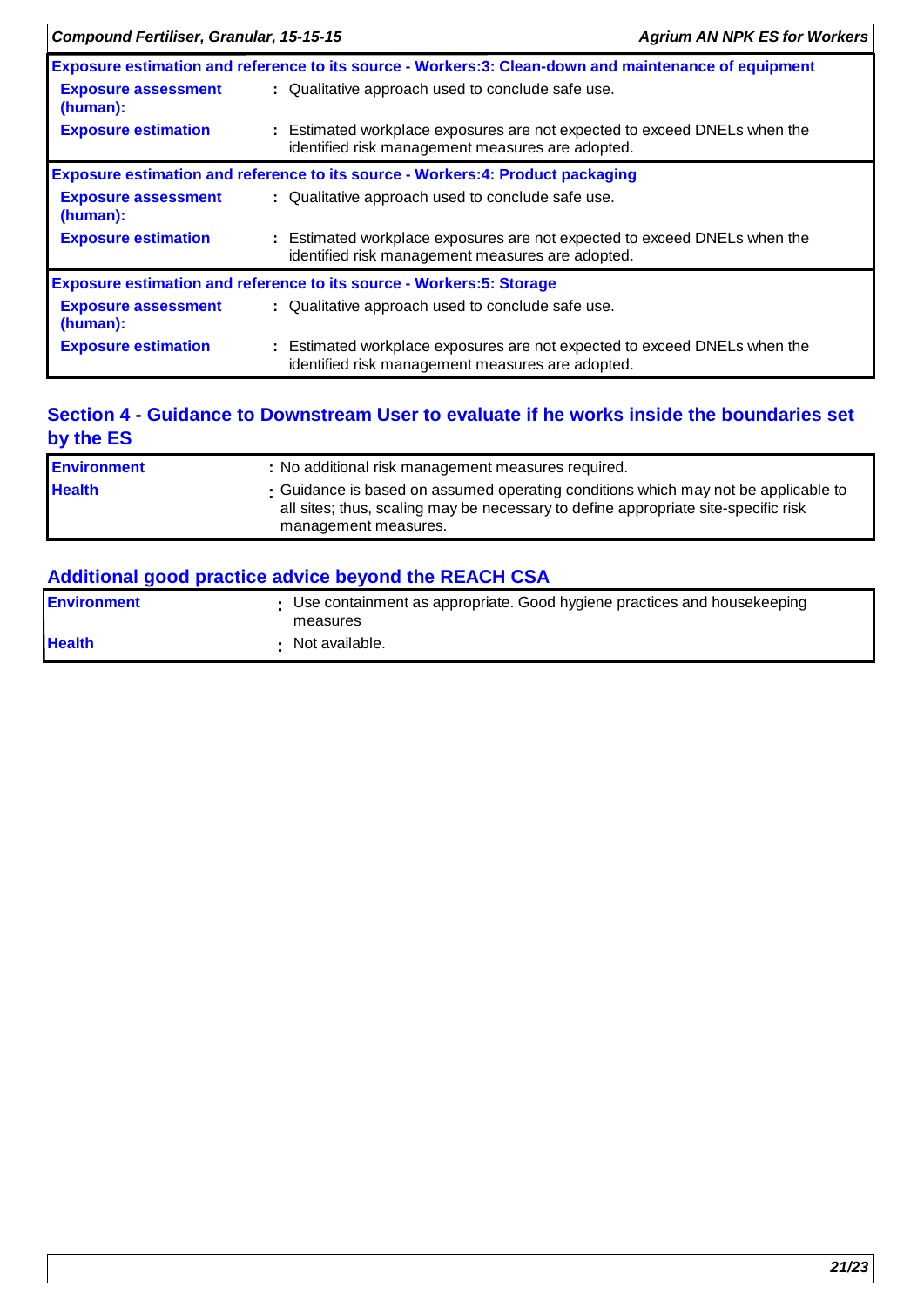# **Annex to the extended Safety Data Sheet (eSDS)**

| <b>Product definition</b>                         | : Multi-constituent substance             |  |
|---------------------------------------------------|-------------------------------------------|--|
| <b>Identification of the substance or mixture</b> |                                           |  |
| Code                                              | $: 3242 - 27972$                          |  |
| <b>Product name</b>                               | : Compound fertiliser, granular, 15-15-15 |  |

# **Section 1 - Title**

| <b>Short title of the exposure</b><br>scenario                                                    | : Agrium AN NPK ES for Professionals                                                                                                                                                                                                                                                                                                                                                        |  |
|---------------------------------------------------------------------------------------------------|---------------------------------------------------------------------------------------------------------------------------------------------------------------------------------------------------------------------------------------------------------------------------------------------------------------------------------------------------------------------------------------------|--|
| <b>List of use descriptors</b>                                                                    | : Identified use name: Professional use in formulation of preparations and end-use.<br>Process Category: PROC08a, PROC08b, PROC09, PROC26<br><b>Substance supplied to that use in form of:</b> As such<br>Sector of end use: SU01<br>Subsequent service life relevant for that use: No.<br><b>Environmental Release Category: ERC08e</b><br>Market sector by type of chemical product: PC12 |  |
| <b>Environmental contributing</b><br><b>scenarios</b>                                             | An environmental assessment has not been done as the substance does not<br>meet the criteria for being classified as dangerous for the environment.                                                                                                                                                                                                                                         |  |
| <b>Health Contributing</b><br><b>scenarios</b>                                                    | : All process categories are addressed by this contributing scenario as all<br>Operational Conditions and Risk Management Measures are identical.                                                                                                                                                                                                                                           |  |
| <b>Number of the ES</b><br><b>Processes and activities</b><br>covered by the exposure<br>scenario | $\therefore$ 2<br>: Applicable to all identified Process Categories.                                                                                                                                                                                                                                                                                                                        |  |

# **Section 2 - Exposure controls**

| Not applicable.                                                                                                                                                                                          | Contributing scenario controlling environmental exposure for 1: An environmental assessment has not been<br>done as the substance does not meet the criteria for being classified as dangerous for the environment. |  |
|----------------------------------------------------------------------------------------------------------------------------------------------------------------------------------------------------------|---------------------------------------------------------------------------------------------------------------------------------------------------------------------------------------------------------------------|--|
| Contributing scenario controlling worker exposure for 1: All process categories are addressed by this<br>contributing scenario as all Operational Conditions and Risk Management Measures are identical. |                                                                                                                                                                                                                     |  |
| <b>Product characteristics</b>                                                                                                                                                                           | : Solid, low dustiness.                                                                                                                                                                                             |  |
| <b>Concentration of</b><br>substance in mixture or<br>article                                                                                                                                            | Covers percentage substance in the product up to 100%                                                                                                                                                               |  |
| <b>Physical state</b>                                                                                                                                                                                    | · Solid beads.                                                                                                                                                                                                      |  |
| <b>Dust</b>                                                                                                                                                                                              | · Solid, low dustiness.                                                                                                                                                                                             |  |
| <b>Amounts used</b>                                                                                                                                                                                      | · Variable.                                                                                                                                                                                                         |  |
| <b>Frequency and duration of</b><br><b>use</b>                                                                                                                                                           | : >4 Hours per shift                                                                                                                                                                                                |  |
| <b>Human factors not</b><br>influenced by risk<br>management                                                                                                                                             | : Not applicable.                                                                                                                                                                                                   |  |
| <b>Other conditions affecting</b><br>workers exposure                                                                                                                                                    | : Indoor or outdoor use                                                                                                                                                                                             |  |
| Area of use:                                                                                                                                                                                             | · Indoor and outdoor use.                                                                                                                                                                                           |  |
| <b>Technical conditions and</b><br>measures at process level<br>(source) to prevent release                                                                                                              | : Not applicable.                                                                                                                                                                                                   |  |
|                                                                                                                                                                                                          |                                                                                                                                                                                                                     |  |